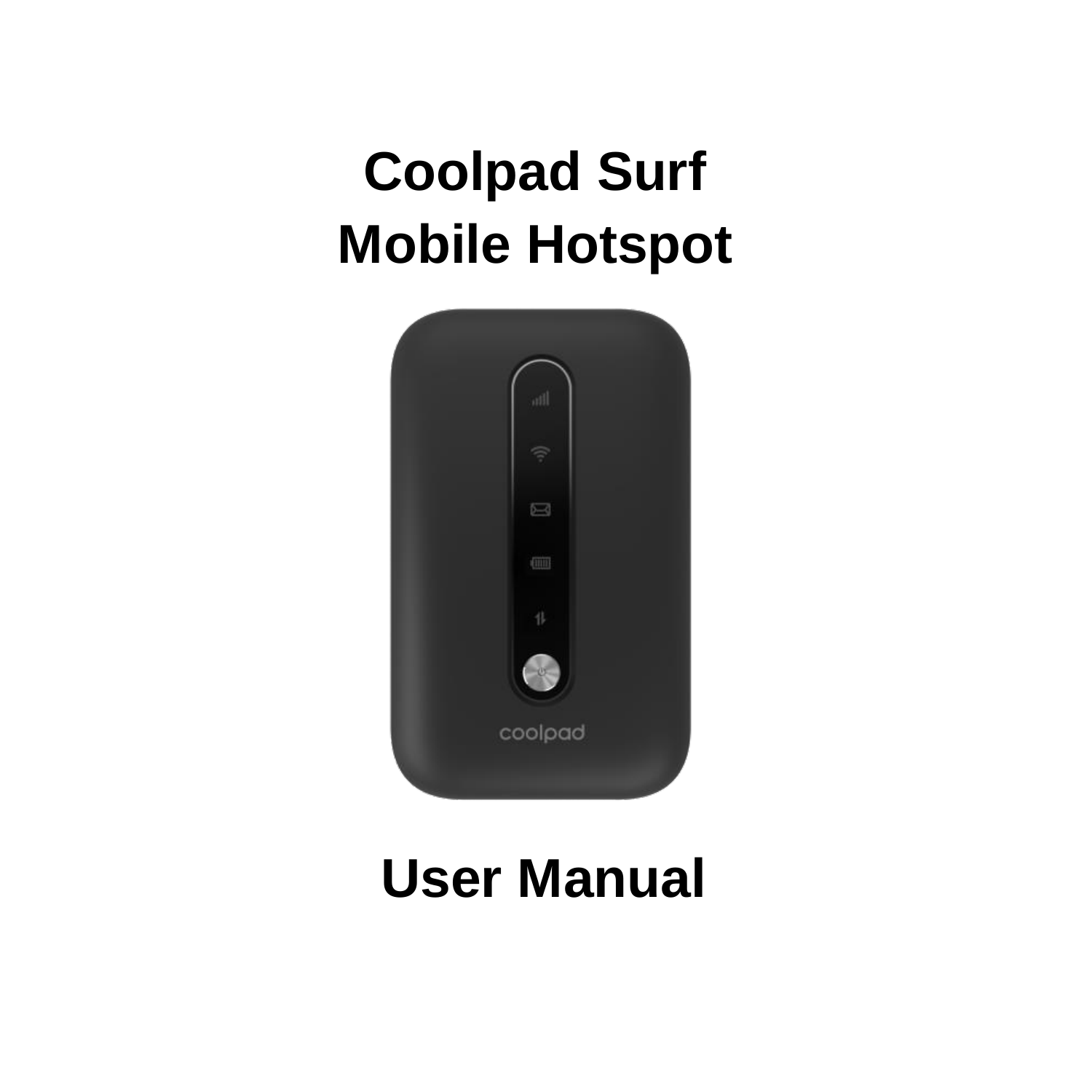## **Table of Contents**

| Important Health Information and Safety Precautions 20 |  |
|--------------------------------------------------------|--|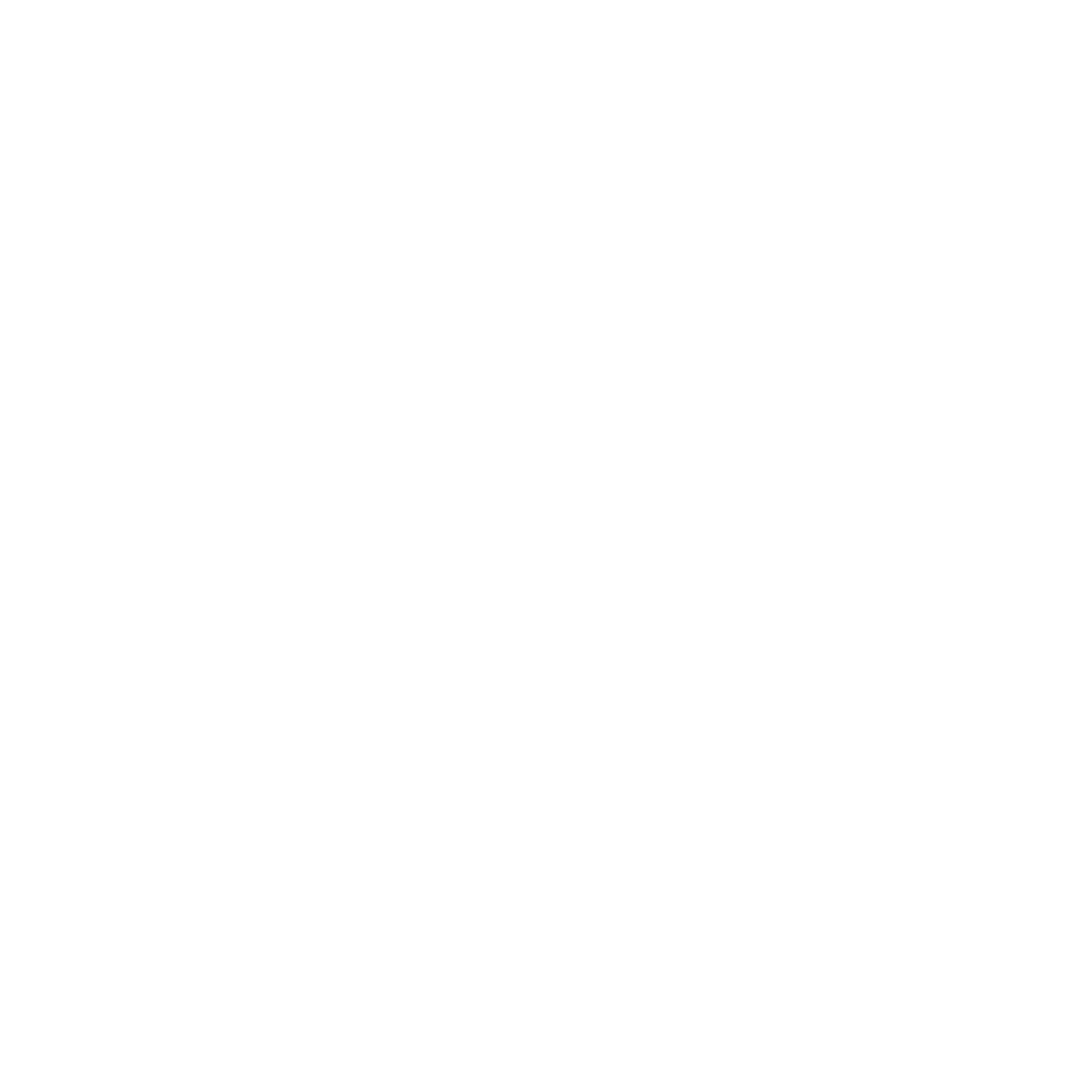# <span id="page-4-0"></span>**Hello from Coolpad**

Thank you for purchasing your Coolpad Surf Mobile Hotspot! Please follow these simple but important instructions for optimal use of your new mobile hotspot: Notice: Products or services of the vendor or carrier are subject to change within this User Guide without prior notice.

We offer self-service for our smart terminal device users. Please visit the Coolpad Americas official website (at www.coolpad.us) for more information on supported product models. Information on the website takes precedence.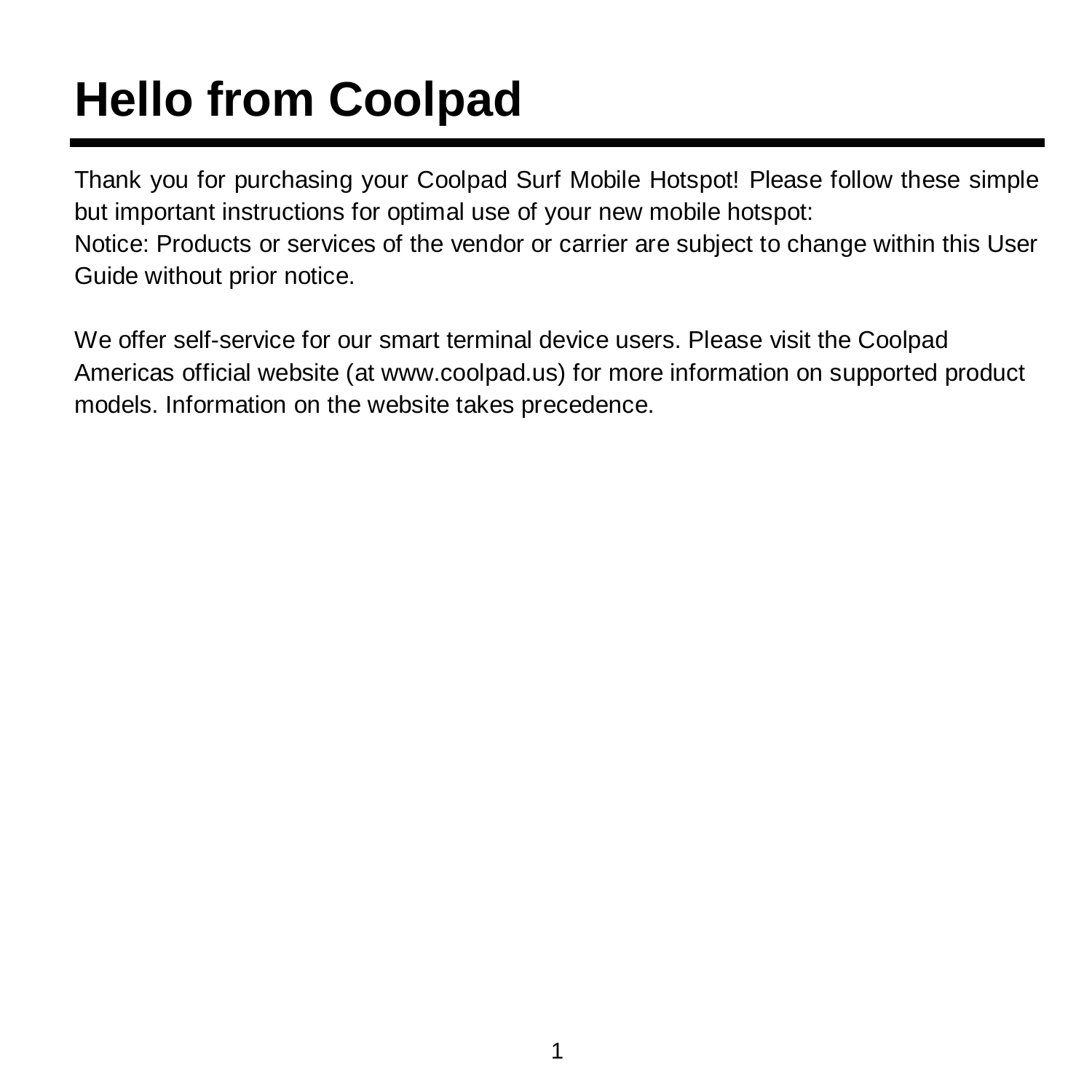# <span id="page-5-0"></span>**Getting Started**

Get off to a running start with your new **Coolpad Surf Mobile Hotspot!**

## <span id="page-5-1"></span>**Device Layout**



- **Power key**: Hold the Power key for 3 seconds to power the device on/off. When the screen is off, press the Power key to turn the screen on.
- **WPS key**: Hold the WPS key for 3 seconds to activate the WPS function. Once activated, the Wi-FiTM LED indicator will flash every two seconds. If the network is not accessed within 2 minutes, the device will automatically exit WPS (Wi-Fi Protected Setup) mode.
- **LED indicators**: Display network signal, Wi-Fi, SMS, battery charge and mobile data status.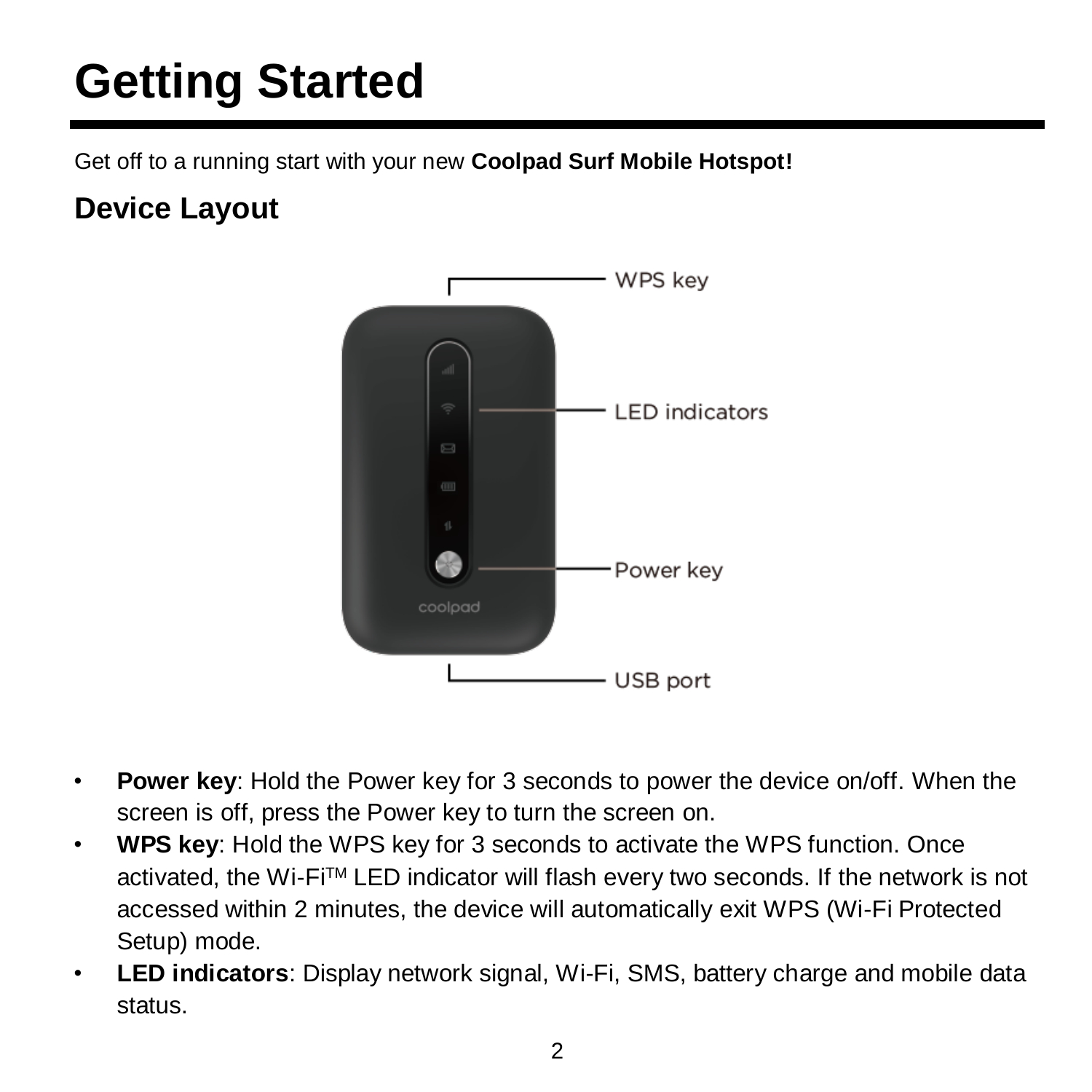- **USB port**: Use the USB port to charge your device via the USB cable.
- **Reset**: Hold both the Power key and the WPS key simultaneously for 15 seconds. All LED indicators will flash green 4 times to indicate that the device has been reset to factory default settings.
- **Reboot**: Hold the Power key for 10 seconds to restart your device.

### <span id="page-6-0"></span>**On-Screen Indicators**

| <b>Indicators</b> | <b>Description</b>                                                                                                                                                                                                                                                                                                                                                                                                                                           |
|-------------------|--------------------------------------------------------------------------------------------------------------------------------------------------------------------------------------------------------------------------------------------------------------------------------------------------------------------------------------------------------------------------------------------------------------------------------------------------------------|
| Network           | Displays your current network status. Green light indicates good                                                                                                                                                                                                                                                                                                                                                                                             |
|                   | network connection; yellow light indicates poor network connection;                                                                                                                                                                                                                                                                                                                                                                                          |
|                   | red light indicates no network connection, no SIM card, or no service.                                                                                                                                                                                                                                                                                                                                                                                       |
| Wi-Fi             | Indicates when Wi-Fi is connected.                                                                                                                                                                                                                                                                                                                                                                                                                           |
| <b>SMS</b>        | Indicates when there is a new message.                                                                                                                                                                                                                                                                                                                                                                                                                       |
| Battery           | Displays your current battery status. Solid green light indicates the<br>battery level is 40%-100%, solid yellow light indicates the battery<br>level is 16%-39%, and solid red light indicates the battery level is less<br>than 15%; when the device is charging, the indicator will flash red<br>when the battery level is below 15%, will flash yellow when the<br>battery level is 16%-39%, and will flash green when the battery level<br>is 40%-100%. |
| Data              | Indicates when your data allotment is running out. The indicator will<br>flash red when the data usage is higher than 75% of the monthly data<br>plan set, will flash yellow when the data usage is 51%-75%, and will<br>flash green when the data usage is below 50%. You will need to<br>configure your monthly data plan and tick the "Auto Disconnected"<br>box on Web User Interface first.                                                             |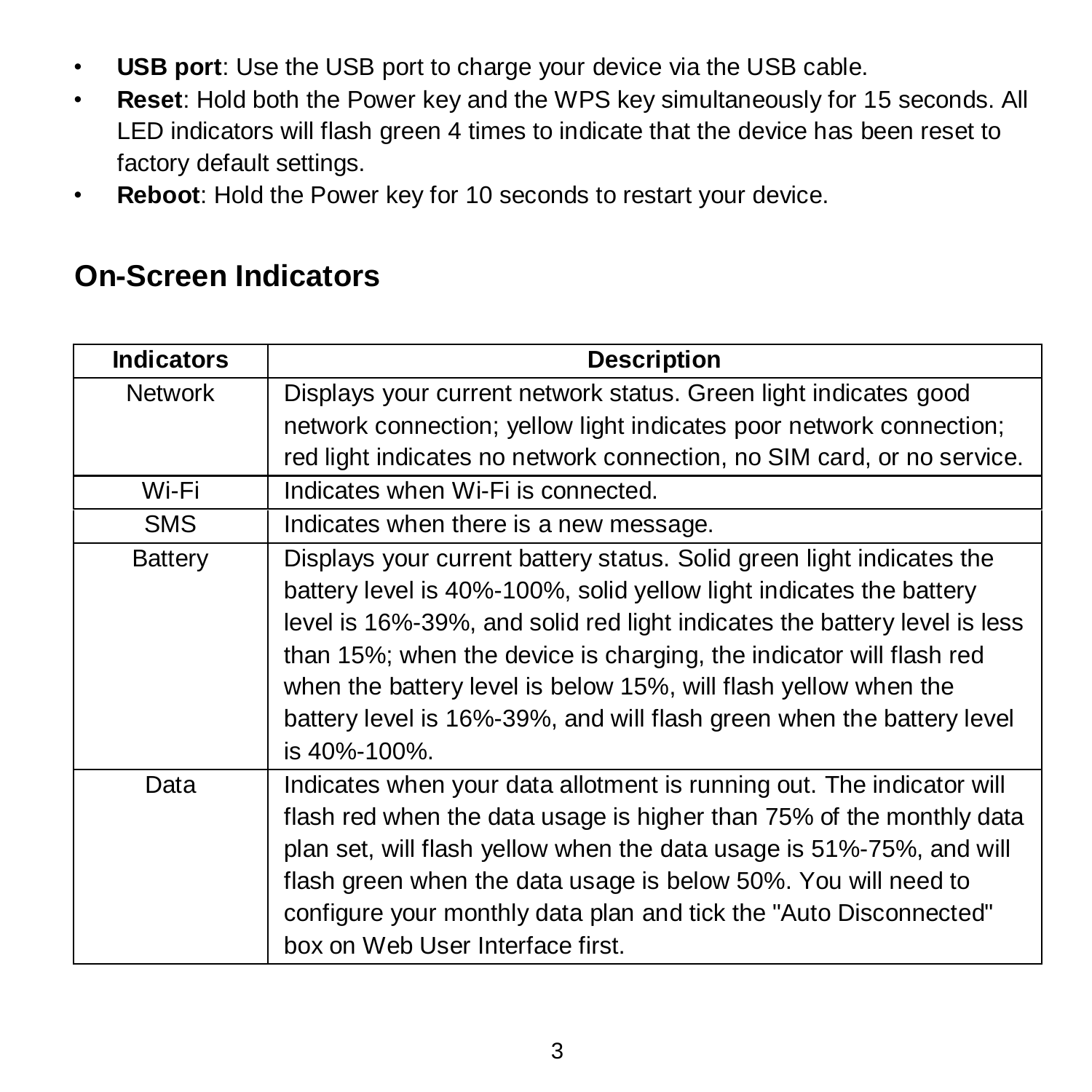## <span id="page-7-0"></span>**Charging Your Mobile Hotspot**

- 1. Connect the microUSB end of the USB cable to the USB port on your device.
- 2. Connect the other end to the travel adapter.
- 3. Connect the travel adapter to an electrical outlet to fully charge your device.

Note: You can also charge the device by connecting it to a computer with the USB cable.

### <span id="page-7-1"></span>**Setting Up Your Mobile Hotspot**



1. Open the back cover. Lift gently in the direction shown.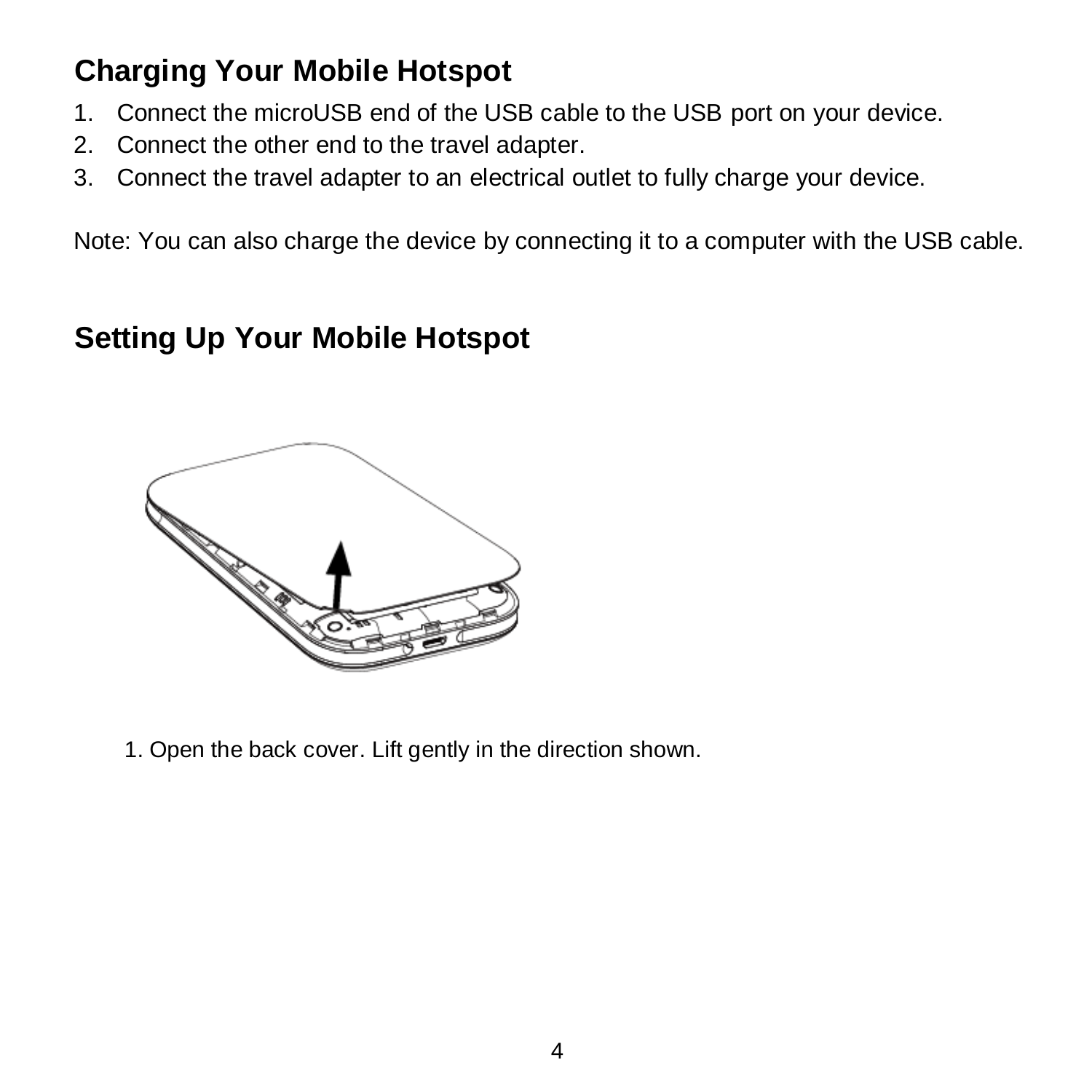

2. Remove the battery. Flip the device upside down and lift the battery upward gently as shown.



3. Insert the Nano SIM card. Install the battery and replace the back cover. When replacing the back cover, please ensure the back cover is aligned correctly.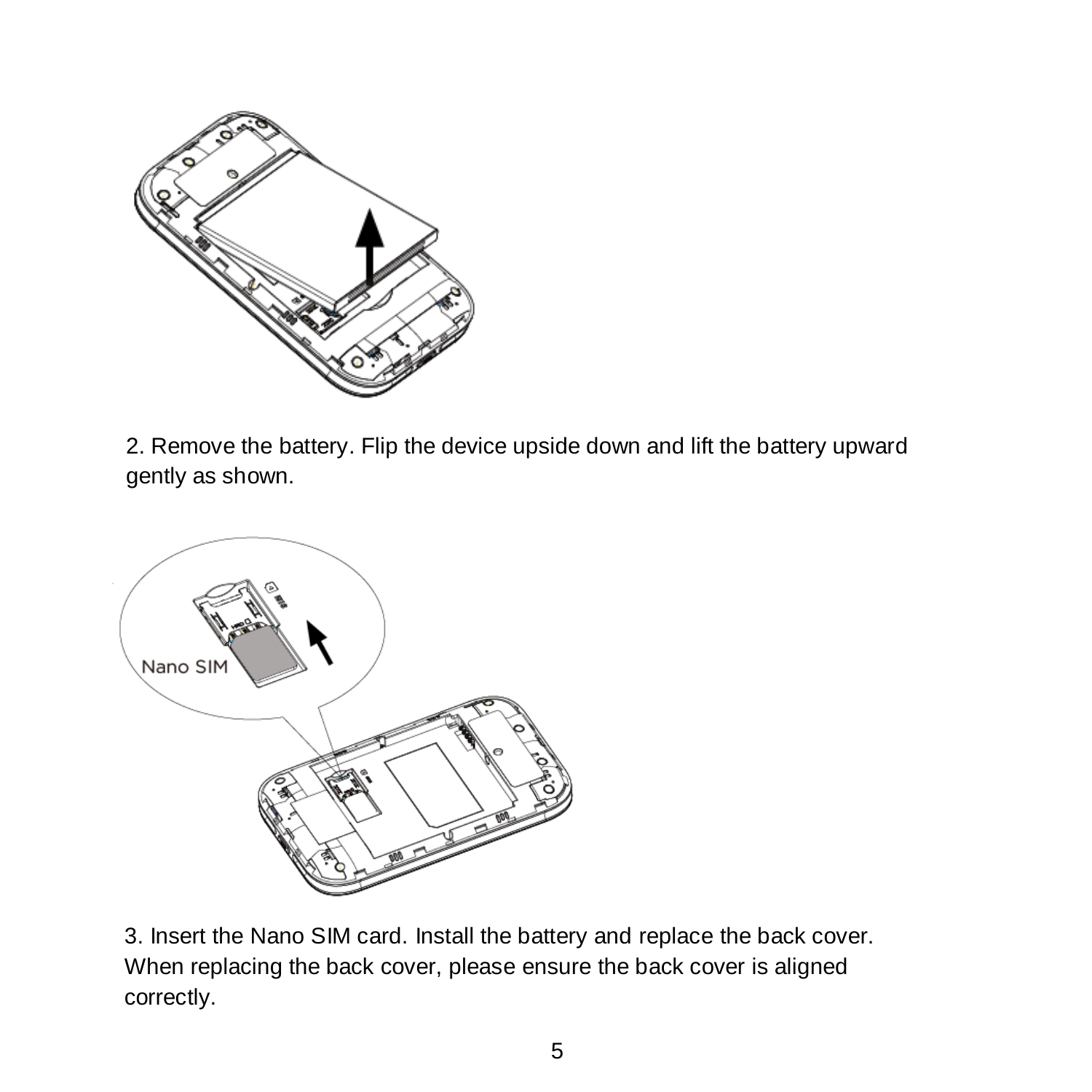## <span id="page-9-0"></span>**Connecting Your Wi-Fi Device to Your Mobile Hotspot**

- 1. Power on your mobile hotspot.
- 2. On your computer or other Wi-Fi enabled device, search for available Wi-Fi networks and select network name (SSID) located on label on back panel of your mobile hotspot.

Note: Wi-Fi name (SSID) and Wi-Fi Password are located on the label inside the back cover of the device.

- From a Windows computer: Left-click **Wireless Network Connection** on the task bar to view available networks. Choose the SSID from the list of available networks.
- From a Mac computer: Select **System Preferences** > **Network**. Choose the SSID from the list of available networks.
- From an iOS device: Go to **Settings** > **Wi-Fi**. Choose the SSID from the list of available networks.
- From an Android device: Go to **Settings** > **Wi-Fi**. Choose the SSID from the list of available networks.
- 3. Enter the password located on label on back panel and click **OK**.

## <span id="page-9-1"></span>**Using the WPS**

If your Wi-Fi device supports WPS, you do not have to input the password manually after a WPS connection has been established. Please follow the following steps:

- 1. Power on your Mobile Hotspot and enable the Wi-Fi function from the device you would like to connect.
- 2. Press and hold the WPS key on your device for 3 seconds to start the Wi-Fi Protected Setup authentication process.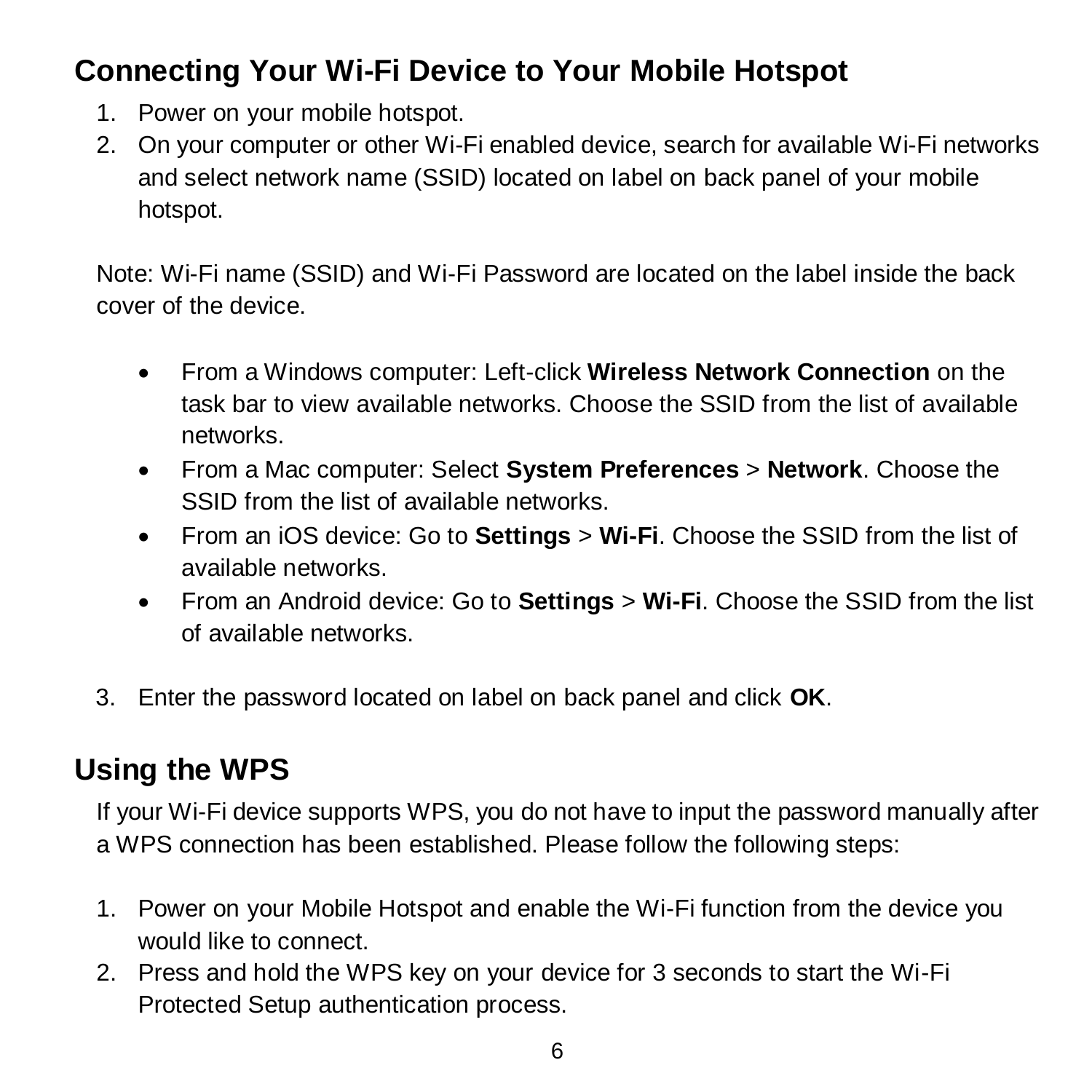- 3. Enable the WPS function on your Wi-Fi device in order to respond to this authentication process.
- 4. Follow the system prompts on your Wi-Fi device to finish the connection.
- 5. If no Wi-Fi device is connected within 2 minutes, the WPS function will automatically turn off.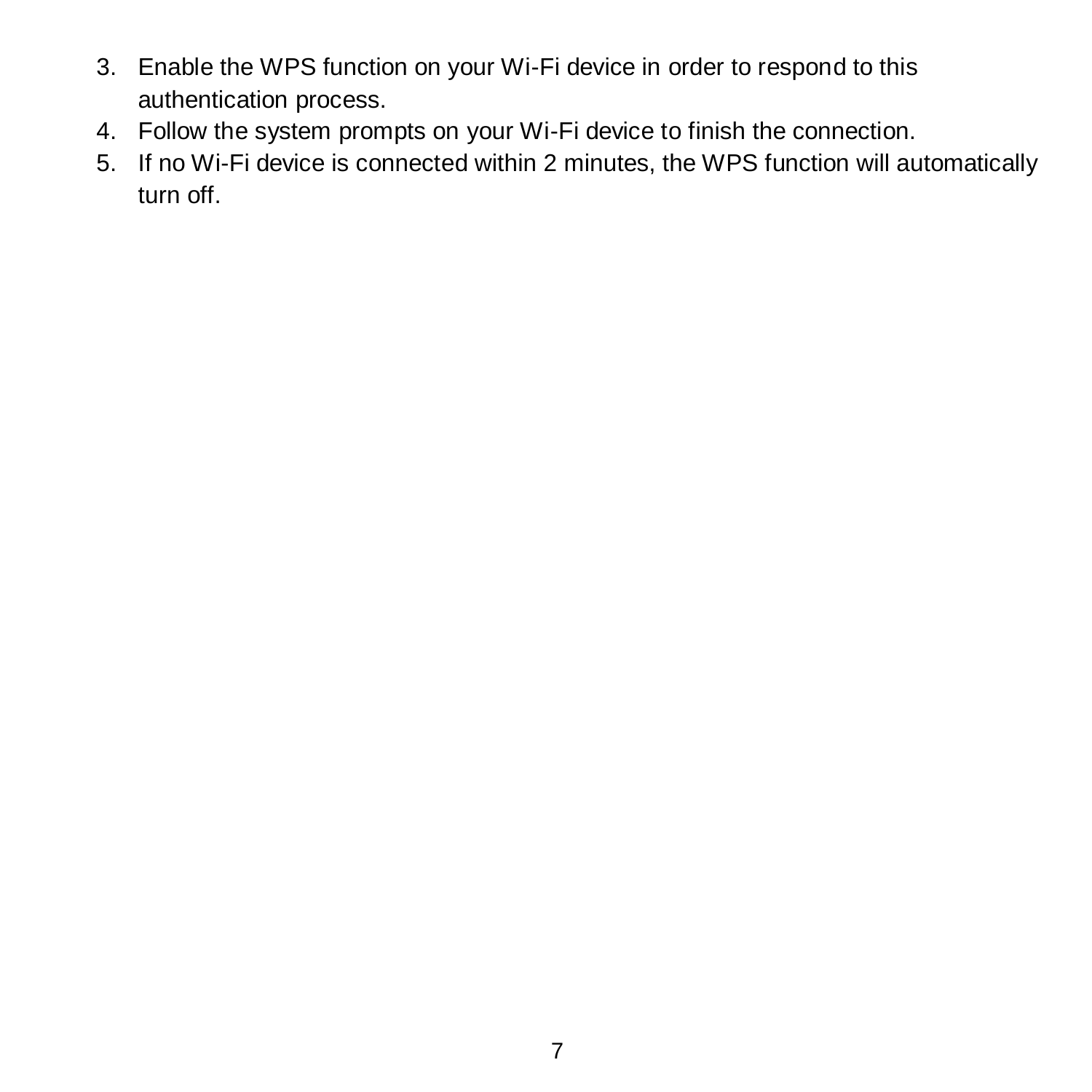# <span id="page-11-0"></span>**Managing Your Mobile Hotspot**

You can access your Mobile Hotspot device information using an Internet browser or by connecting the device to a computer via the USB cable.

| $\mathbf{T} \cdot \textbf{M}$ obile + 4G LTE Mobile Hotspot                        |                          |                            |                   | T.I <b>the 11 of</b> 196% <b>CO</b> |
|------------------------------------------------------------------------------------|--------------------------|----------------------------|-------------------|-------------------------------------|
|                                                                                    |                          |                            |                   | English $\vee$<br>Logout            |
| Home                                                                               | Information              | <b>SMS</b>                 | <b>Settings</b>   |                                     |
| G                                                                                  | <b>Connected Devices</b> |                            |                   | ค                                   |
| Current Data: 1.69 MB<br>Duration: 00:00:00<br>Upload: 4.00 TB/s<br>Download: OB/s | #<br><b>Host Name</b>    | <b>MAC Address</b><br>none | <b>IP Address</b> | Operation                           |
| Current connect time:<br>ш.<br>Last connect time:<br>-                             | <b>Blocked Devices</b>   |                            |                   |                                     |
| <b>Disconnect</b>                                                                  | <b>Host Name</b><br>#    | <b>MAC Address</b>         |                   | Operation                           |
|                                                                                    |                          | none                       |                   |                                     |

## <span id="page-11-1"></span>**Access Mobile Hotspot Using A Browser**

- 1. Connect to your hotspot device through Wi-Fi using the network connection software on your computer. Provide the Wi-Fi network password, if requested.
- 2. Open a browser and enter **http://mobile.hotspot** or **http://192.168.0.1** in the address bar. The Coolpad Surf Mobile Hotspot login screen will appear.
- 3. Enter your **Password** in the field provided. The default password is "admin".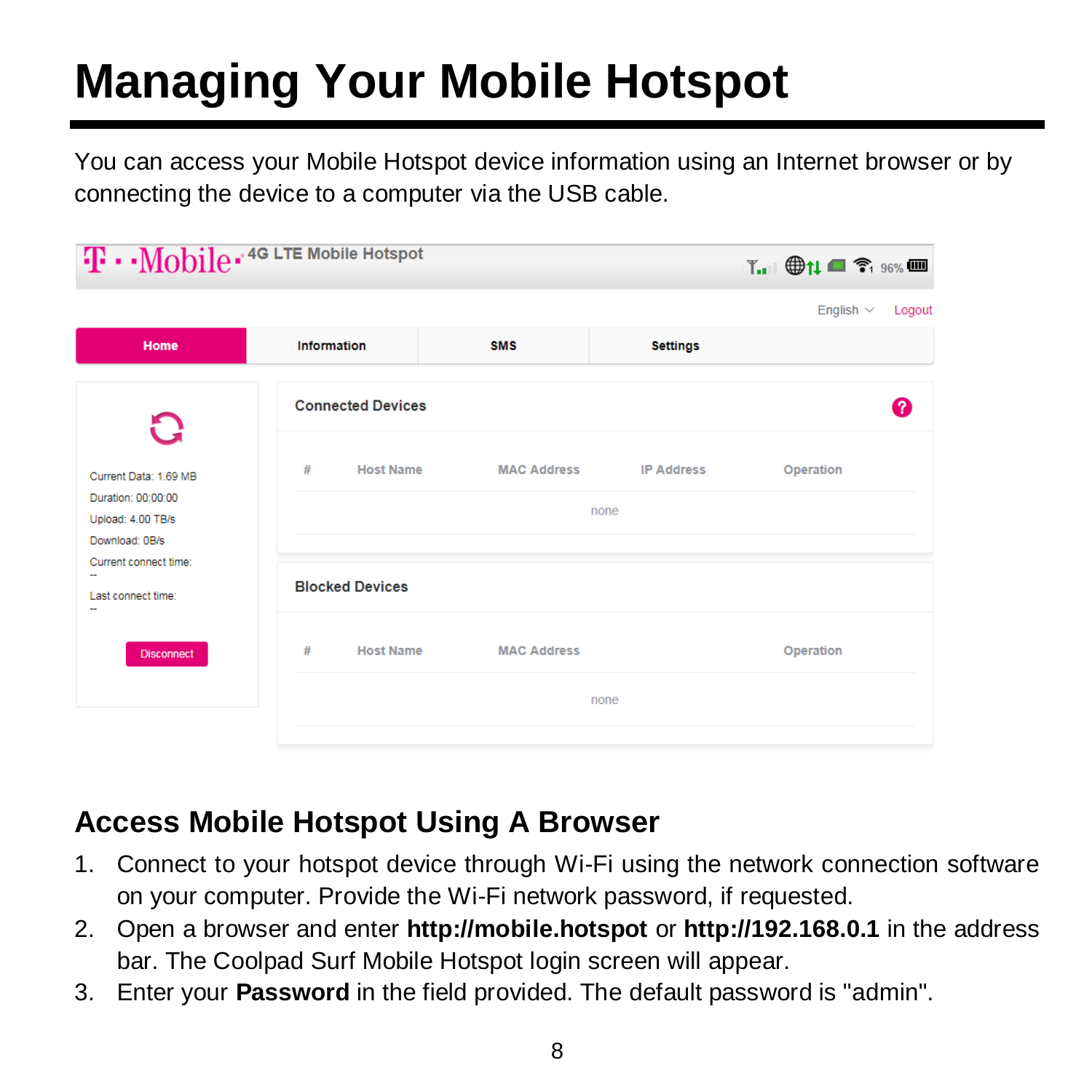4. Click **Login**. If you entered the correct password, the Web User Interface screen appears.

## <span id="page-12-0"></span>**Access Mobile Hotspot Using USB Cable**

- 1. Connect your Coolpad Surf Mobile Hotspot to the computer with the USB cable.
- 2. Power on your device.
- 3. The computer operating system detects and recognizes new hardware and finishes the installation automatically.
- 4. Open a browser and enter **http://mobile.hotspot** or **http://192.168.0.1** in the address bar. The Coolpad Surf Mobile Hotspot login screen will appear.
- 5. Enter your **Password** in the field provided. The default password is "admin".
- 6. Click **Login**. If you entered the correct password, the Web User Interface screen appears.

Note: Windows (32 bit & 64 bit) 7/8/8.1/10, Mac OS X 10.6 to 10.11 supported.

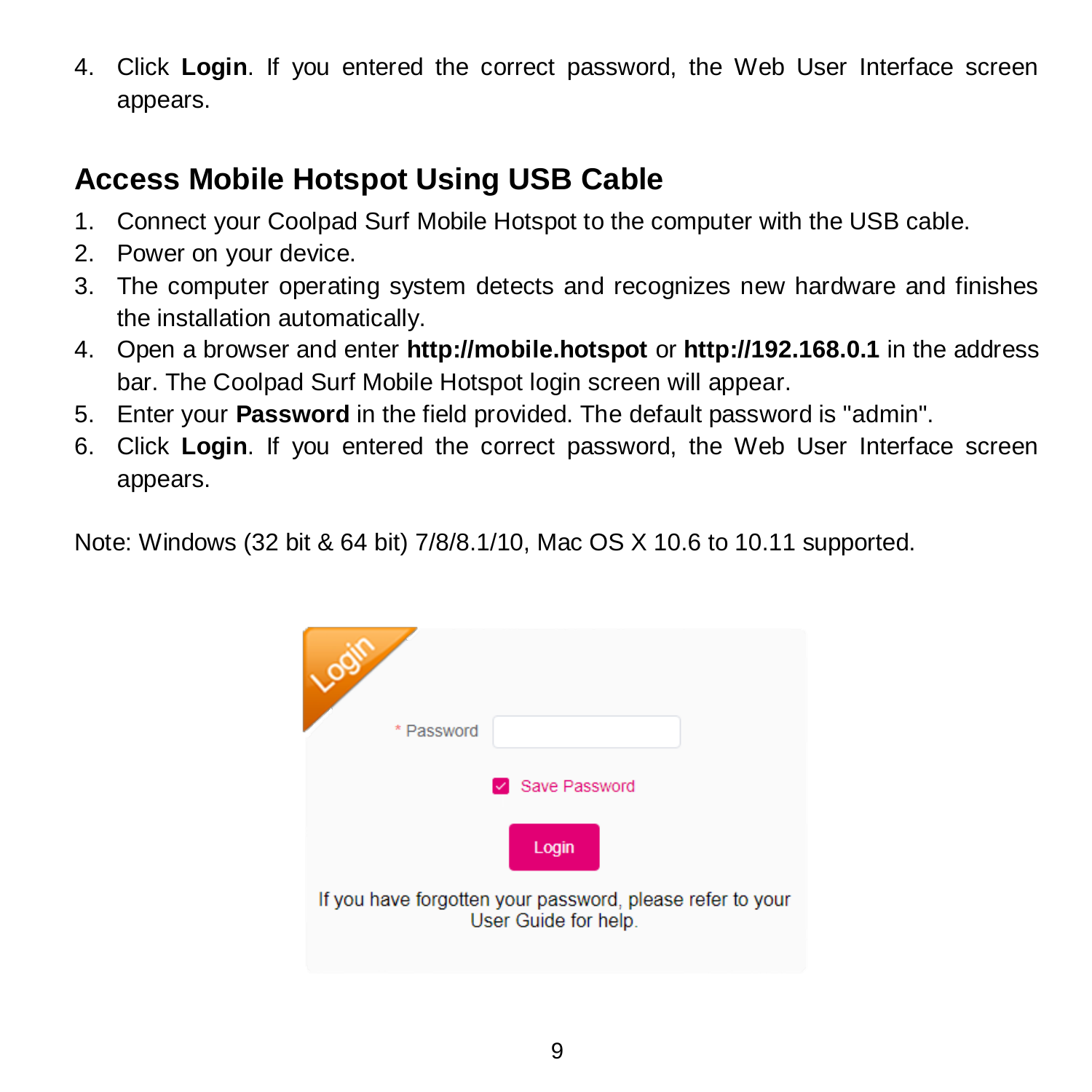# <span id="page-13-0"></span>**Web UI Configuration**

## <span id="page-13-1"></span>**Home**

On the Web User Interface screen, click **Home** to enter the Home screen. Here you can view current data, duration, upload speed, download speed, current connect time, last connect time, connected devices, blocked devices, etc.

- **Connect/Disconnect**: Click **Connect/Disconnect** to connect/disconnect the Internet.
- **Connected Devices**: Shows details of connected device(s), including host name, MAC address, IP address and operation.
- **Blocked Devices**: Shows details of blocked device(s) including host name, MAC address, IP address and operation.

## <span id="page-13-2"></span>**Information**

On the Web User Interface screen, click **Information** to enter the Information screen. Here you can view device information, plan details and statistics.

- **Device information**: Shows your device basic information, including phone number, IMEI, IMSI, signal strength, network name (SSID), maximum connections, LAN Domain, MAC address, IP address, WAN IP address, software version and hardware version.
- **View Plan Details**: Shows your billing day, monthly data plan and time limit. To view your plan details please visit https://my.t-mobile.com.
- **Statistics**: Shows upload speed, download speed, current connection and current month duration, downloaded/uploaded and total used data.

Note: Data usage is approximate only. For actual usage, please contact your carrier.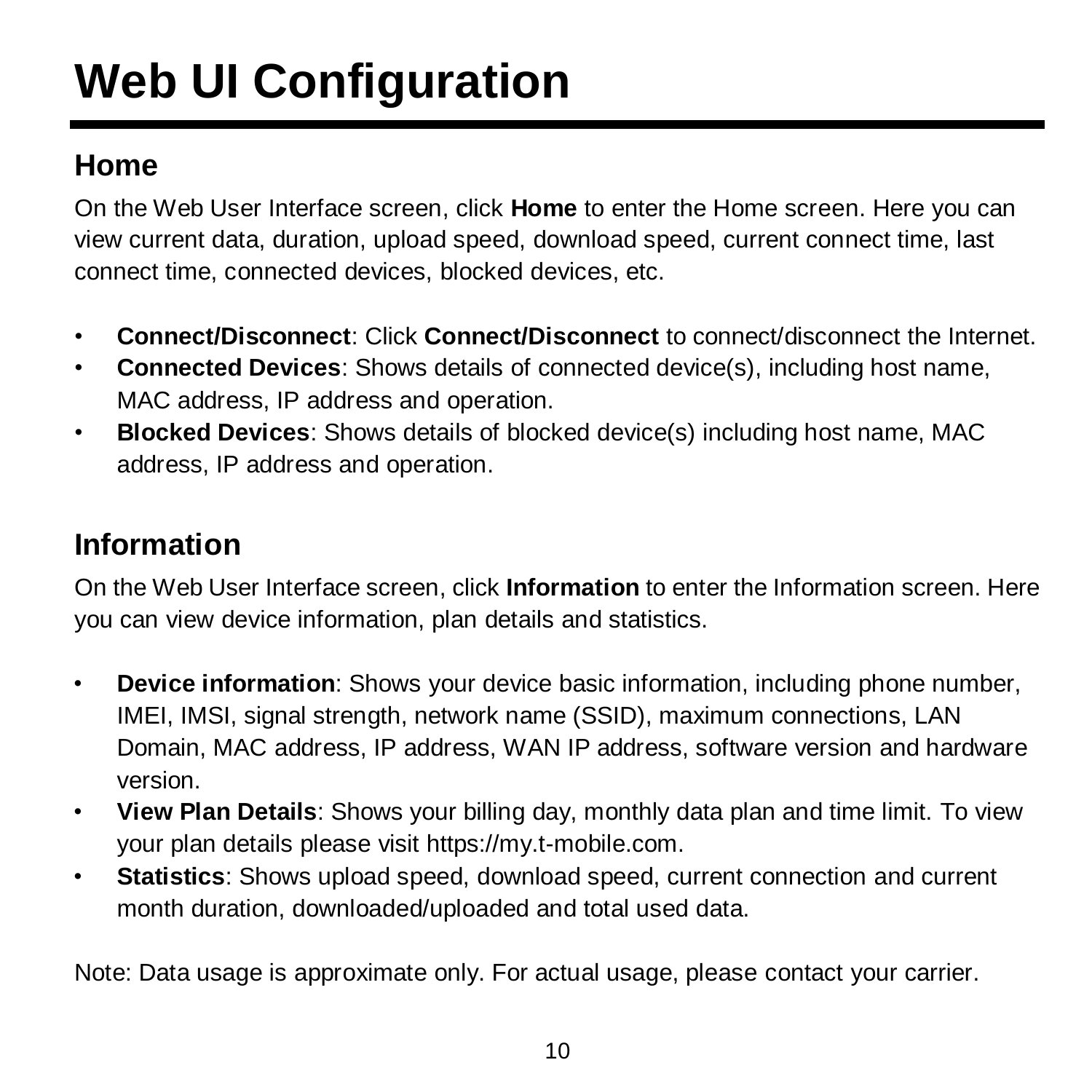## <span id="page-14-0"></span>**SMS**

On the Web User Interface screen, click **SMS** to enter the SMS screen.

#### **Device SMS**

- **New**: Click **New** to create a new SMS.
- **Refresh**: Click **Refresh** to refresh the SMS.
- **Delete**: Click the trash icon to delete a SMS.
- **Draft**: Unsent SMS is automatically saved as a draft.

#### **SIM SMS**

View the SMS received and delete the SMS you want to delete.

## <span id="page-14-1"></span>**Settings**

On the Web User Interface screen, click **Settings** to enter the Settings screen.

#### **Wi-Fi Settings**

- **Basic Settings**: Enable or disable Wi-Fi.
- **SSID**: Change the network name; enable or disable broadcast network name (Once enabled, the router will broadcast the SSID, and other devices can discover and connect to it); change the security mode and the password.
- **Advanced Settings**: Change network mode, channel bandwidth, country/region code and channel frequency.

Changing Mobile Hotspot Network Name (SSID)

- 1. Access **http://mobile.hotspot** or **http://192.168.0.1**.
- 2. Click **Settings** in the navigation area.
- 3. Select the **Wi-Fi Settings** tab.
- 4. Enter a new name in the **Network Name (SSID)** field.
- 5. Click **enable** or **disable** checkbox for **Broadcast Network Name** to enable or disable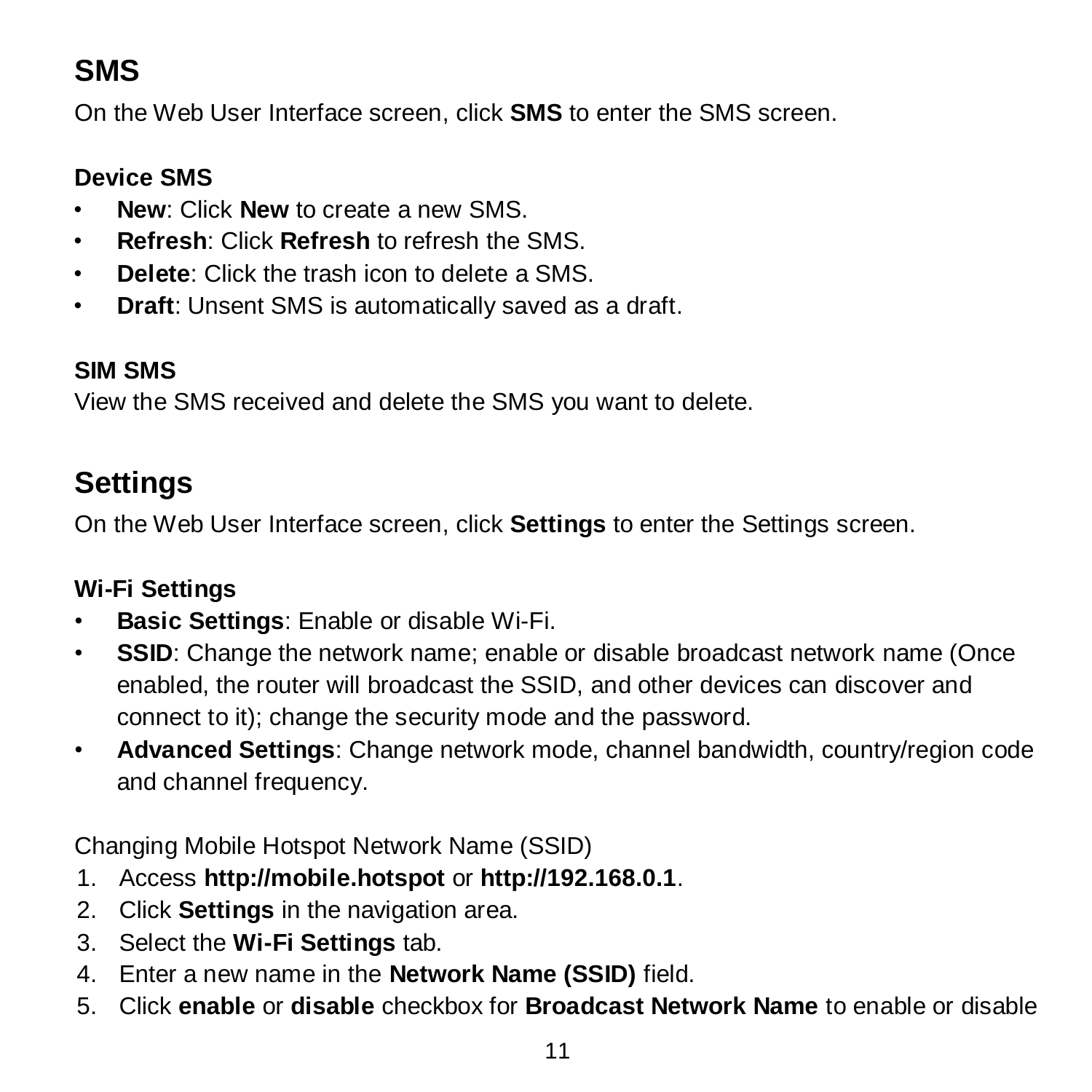broadcasting the hotspot's Network Name (SSID).

6. Click **Apply** to save your changes.

Changing Mobile Hotspot Wi-Fi Password

- 1. Access **http://mobile.hotspot** or **http://192.168.0.1**.
- 2. Click **Settings** in the navigation area.
- 3. Select the **Wi-Fi Settings** tab.
- 4. Select **WPA2-PSK** for the **Security Mode**.
- 5. Enter a new password in the **Password** field.
- 6. Click **Apply** to save your changes.

#### **WPS**

You can enable Wi-Fi Protected Setup (WPS) by PIN (PIN code) or PBC (push-button) mode. If your client device supports WPS, there's no need to enter the password manually when WPS is available.

- **PIN**: Enter the PIN that is generated by the wireless access client.
- **PBC**: Select PBC or press the WPS button on the device.

Note: If there is no client connected to the Hotspot within two minutes, WPS will be deactivated.

#### **Network Settings**

- **Network Selection**: Click Automatic or Manual to search for available networks automatically or manually.
- **WAN Connection Mode Settings**: Click Automatic or Manual to connect to the network automatically or manually.
- **APN**: Set the Access Point Name (APN) including profile, PDP type, profile name, APN, authentication, user name and password.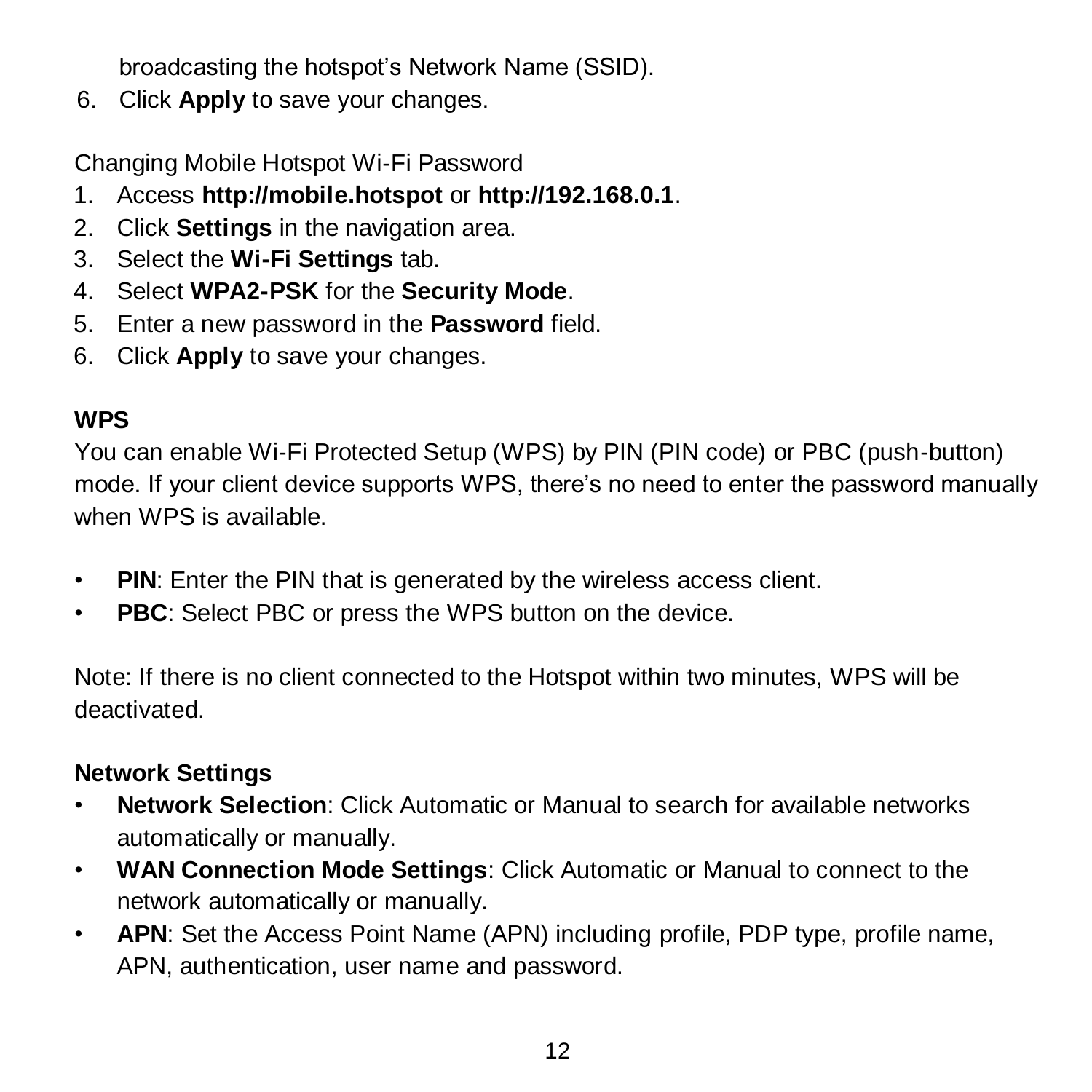Note: To change the current settings, please disconnect from the network first.

#### **Device Settings**

- **Account Management**: Change your login password.
- **PIN Management**: Change the PIN status and the PIN code.
- **Reset Factory Settings**: Click **Reset** to reset all settings to factory defaults, and the device will restart automatically.
- **Restart**: Click **Restart** to restart your device.
- **Wi-Fi Sleep Settings**: Change the Wi-Fi sleep time. When there's no Wi-Fi connection after a specific time, Wi-Fi will be unavailable, and the system will go into sleep mode for power-saving.
- **Software Updates**: Click **Check for update** to check whether there is new software or not.

Changing Mobile Hotspot Admin Password

- 1. Access **http://mobile.hotspot** or **http://192.168.0.1**.
- 2. Click **Settings** in the navigation area.
- 3. Select the **Device Settings** tab.
- 4. Follow steps under **Account Management** to update your Password.
- 5. Click **Apply**. If everything is entered correctly, the **Success** message will appear indicating the password was successfully changed.

Updating Software Version

Check the software version currently installed on your mobile hotspot.

- 1. Access **http://mobile.hotspot** or **http://192.168.0.1**.
- 2. Within the Web User Interface, go to **Information** > **Device Information** > **Software Version** to view which software version is currently installed on your device.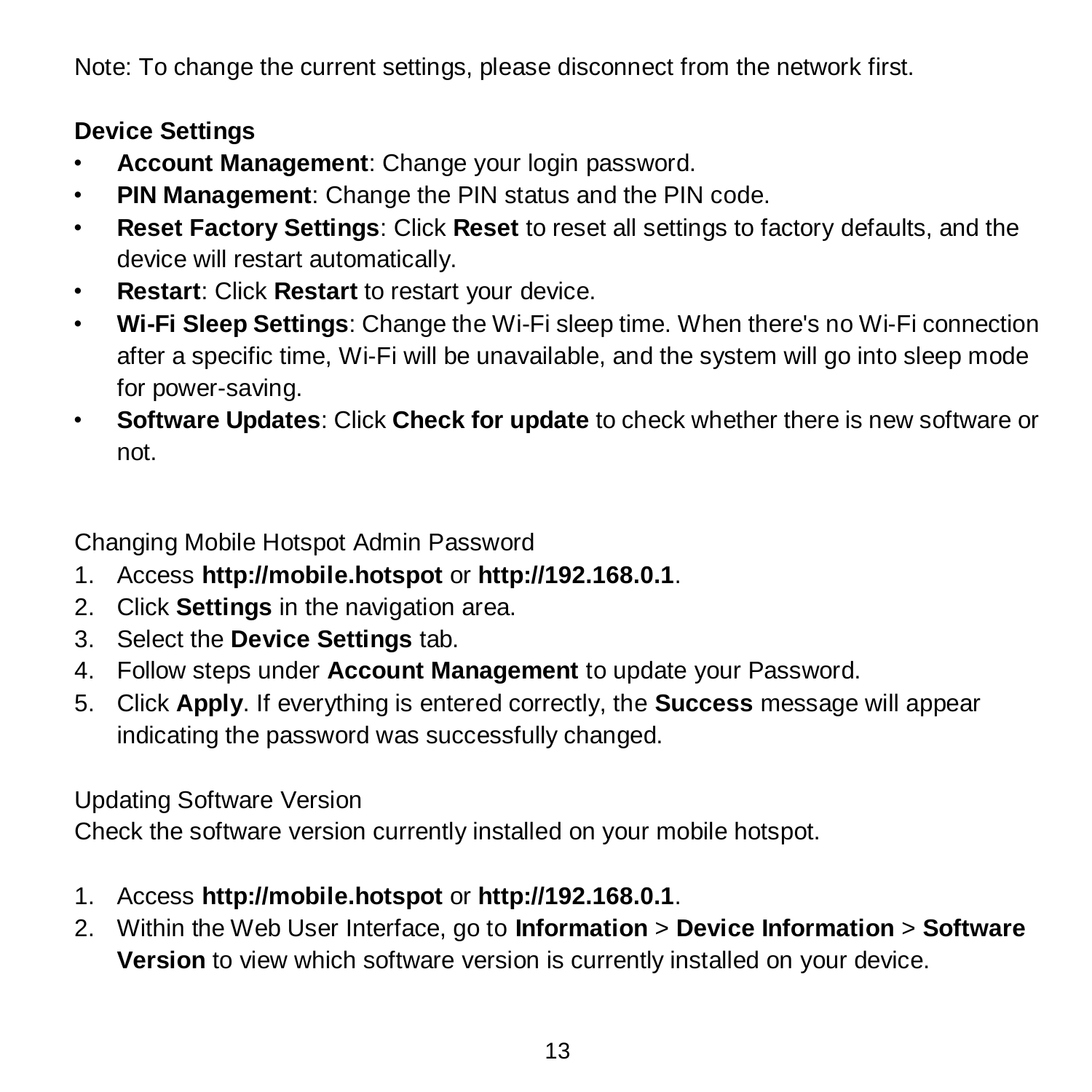Update your mobile hotspot to the most up-to-date software version.

- 1. Access **http://mobile.hotspot** or **http://192.168.0.1**.
- 2. Within the Web User Interface, go to **Settings** > **Device Settings** > **Software Updates**. Click the **Check for Update** button to check if there is any new software version available.
- 3. If an update is available, a window will pop up to request you to confirm the update. Click **Yes** to update.

Note: Do not remove the battery during software updating. This may cause the software update to fail.

#### **Firewall**

- **IP Filtering**: You can set firewall policies to protect your network from viruses, worms and malicious activities on the Internet.
- **Port Forwarding**: Configure a Port Forwarding setting to enable external computers to access WWW, FTP or other services provided by LAN.
- **UPnP Settings**: Universal Plug and Play (UPnP) is a set of networking protocols that allows networked devices, such as PC, printers, Internet gateways, Wi-Fi access points and mobile devices, to seamlessly discover each other's presence on the network and establish functional network services for data sharing, communications, and entertainment.
- **DMZ Settings**: You can configure DMZ address, enable or disable DMZ.
- **Whitelist or Blacklist of MAC**: Add whitelist or blacklist users.

#### Using Mobile Hotspot's Whitelist

Your mobile hotspot is equipped with a **Whitelist** feature that will allow you to secure your network's privacy. When this feature is activated, only users that have been granted access by adding a user's MAC address will be able to connect to the network. When the primary user deactivates this feature, all other users will be allowed access to network via Wi-Fi and use of correct password.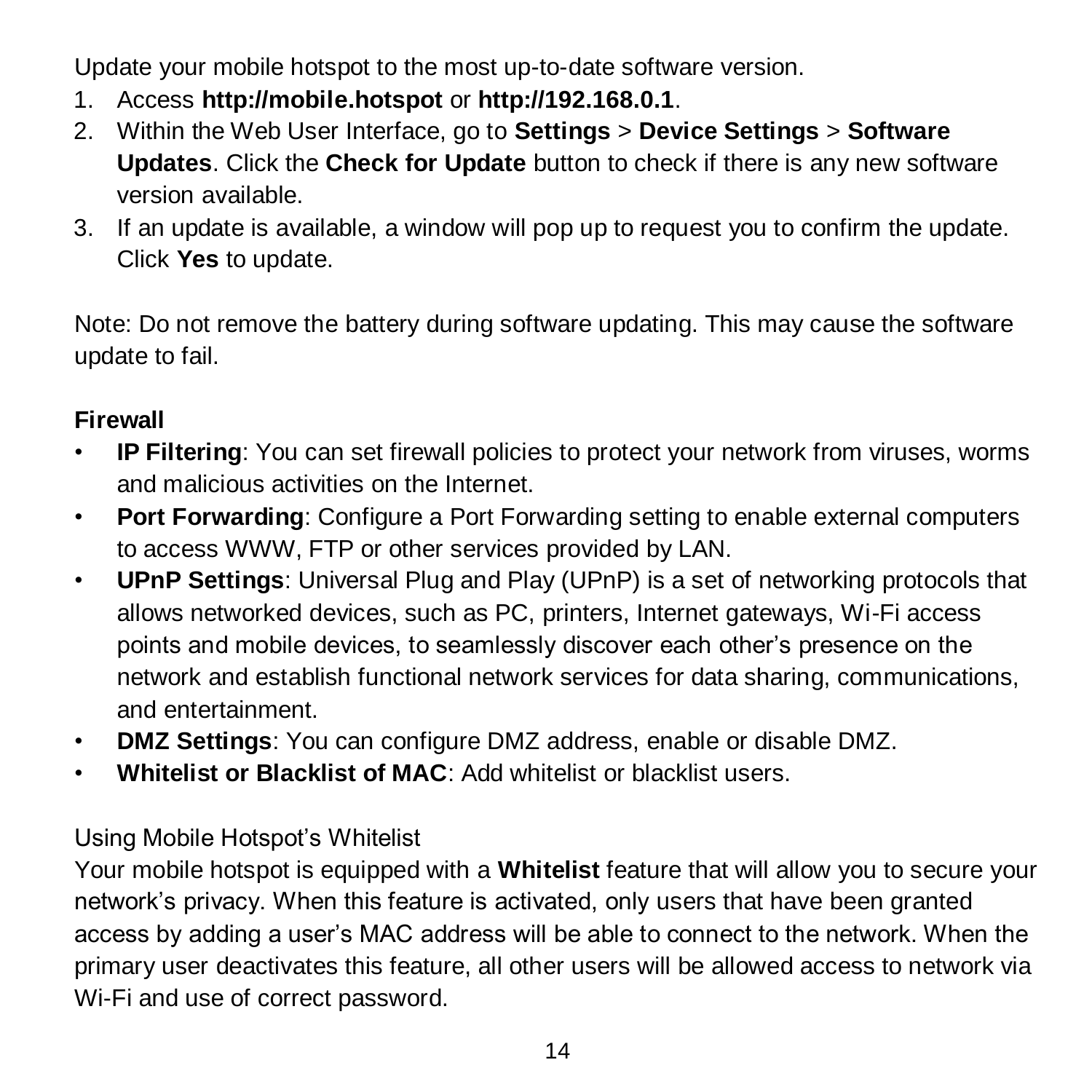- 1. Log into the Web User Interface.
- 2. Go to **Settings** > **Firewall** > **Whitelist or Blacklist of MAC**. This feature is disabled by default. Any user who inputs the correct password can access the network.
- 3. Select **Whitelist** for the **MAC Filter** to enable the whitelist feature. Enter the nickname and the MAC address, and click **Apply** to add a user to the whitelist. The device supports connecting up to 10 devices at the same time.
- 4. If you remove a user from the whitelist, such user will no longer be allowed to connect to the network. Click **Delete** to remove.

#### **Router Settings**

- **Router Settings**: Set IP address, subnet mask, DHCP server, start IP, end IP and DHCP lease time.
- **DNS Settings**: Enable or disable DNS manual mode.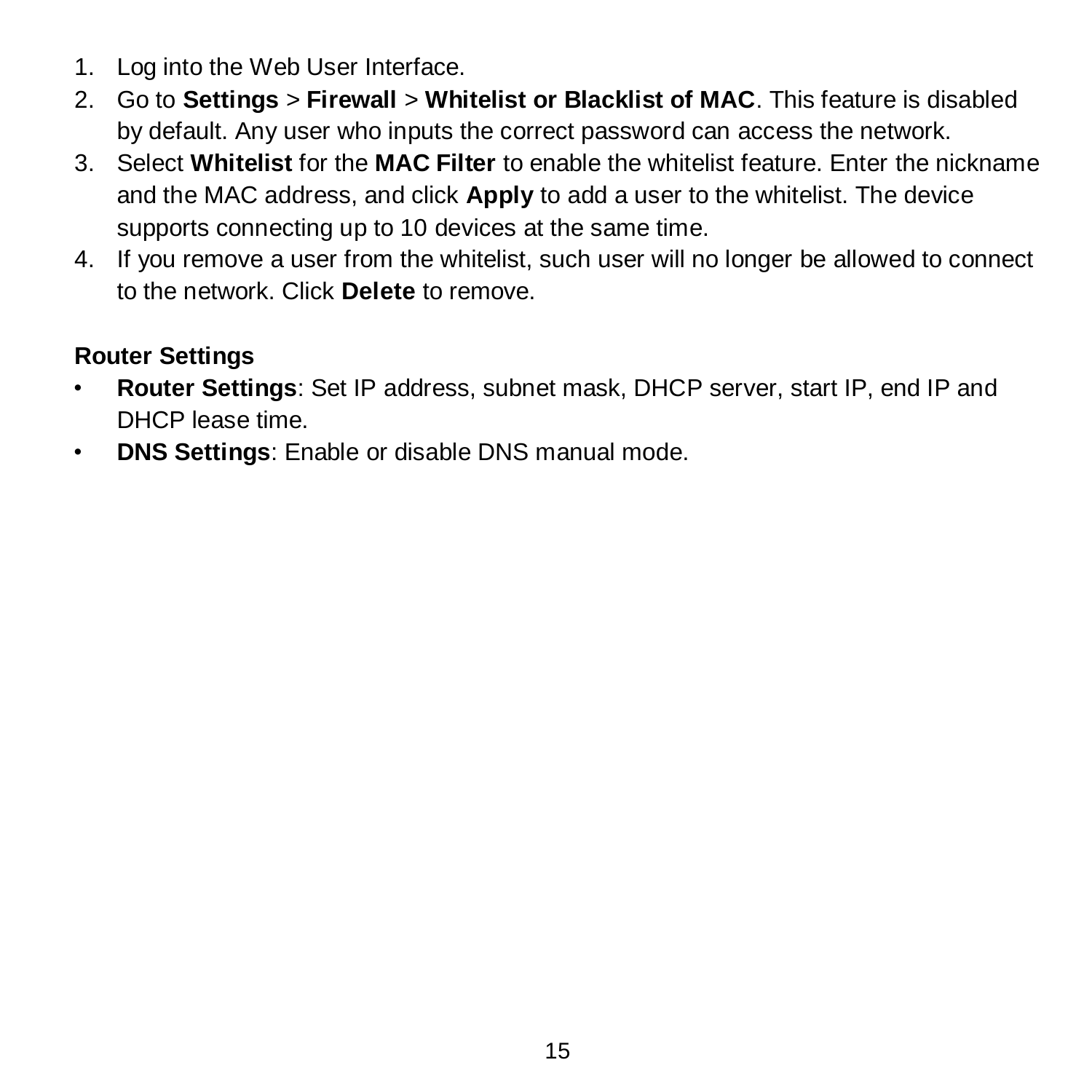## <span id="page-19-0"></span>**Get Updates**

Get updates, user guides and more information for your **Coolpad Surf Mobile Hotspot** at **www.coolpad.us**.

Discover what's going on right now in hotspot news, trends, techniques & other cool stuff by connecting with us by:

@CoolpadAmericas

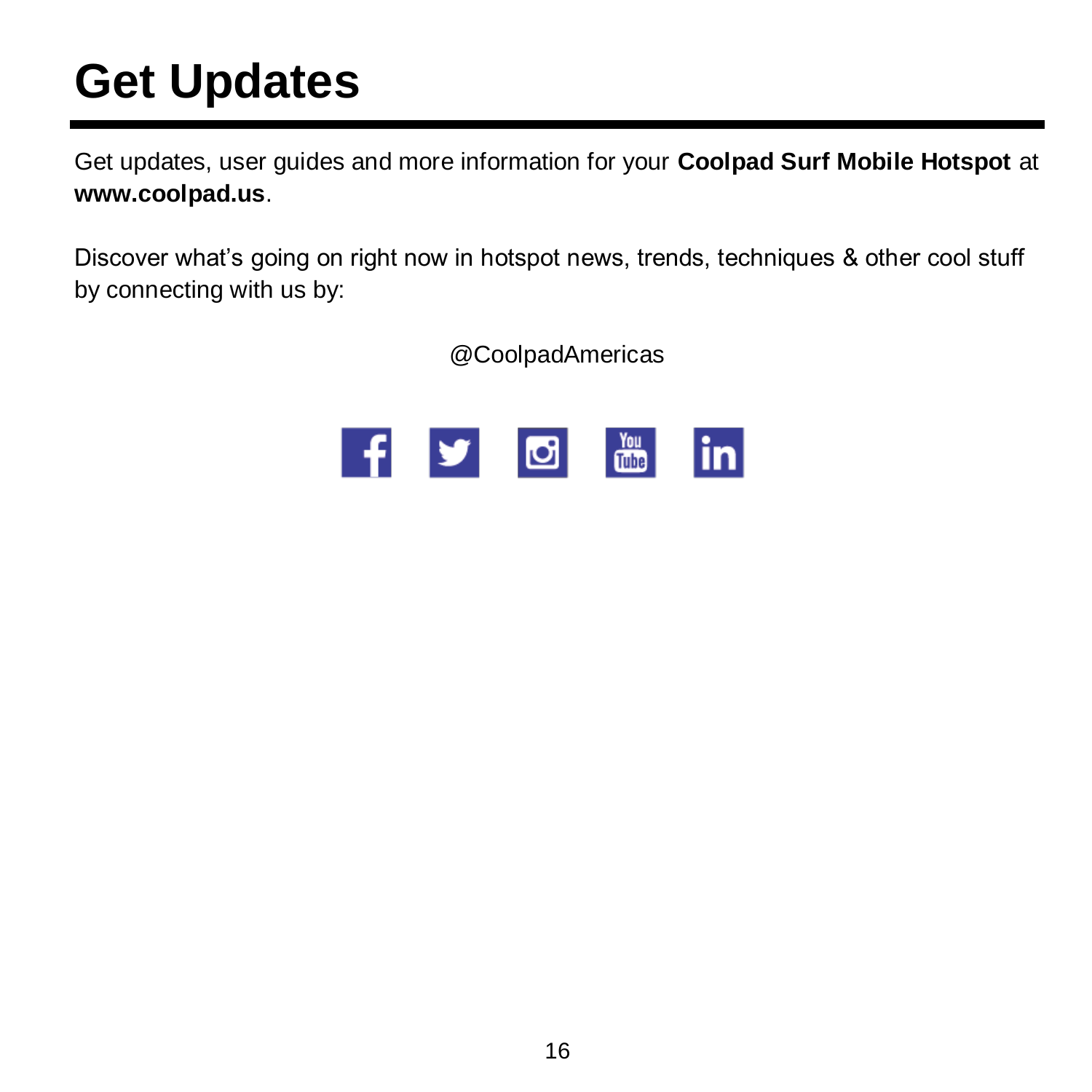## <span id="page-20-0"></span>**Specs & hardware**

| <b>Specifications</b> |                           |                                  |
|-----------------------|---------------------------|----------------------------------|
| <b>Dimensions</b>     | 4.25 x 2.60 x 0.59 inches |                                  |
| Form Factor           | Bar                       |                                  |
| Antenna               | Built-in                  |                                  |
| SIM card              | Nano SIM                  |                                  |
| <b>Accessories</b>    |                           |                                  |
|                       | <b>Battery Type</b>       | Lithium Ion Rechargeable Battery |
| <b>Battery</b>        | Rated                     | 2150 mAh                         |
|                       | Capacity                  |                                  |
|                       | Nominal                   | 3.85V                            |
|                       | Voltage                   |                                  |

**Note**: The battery capacity is subject to update and change.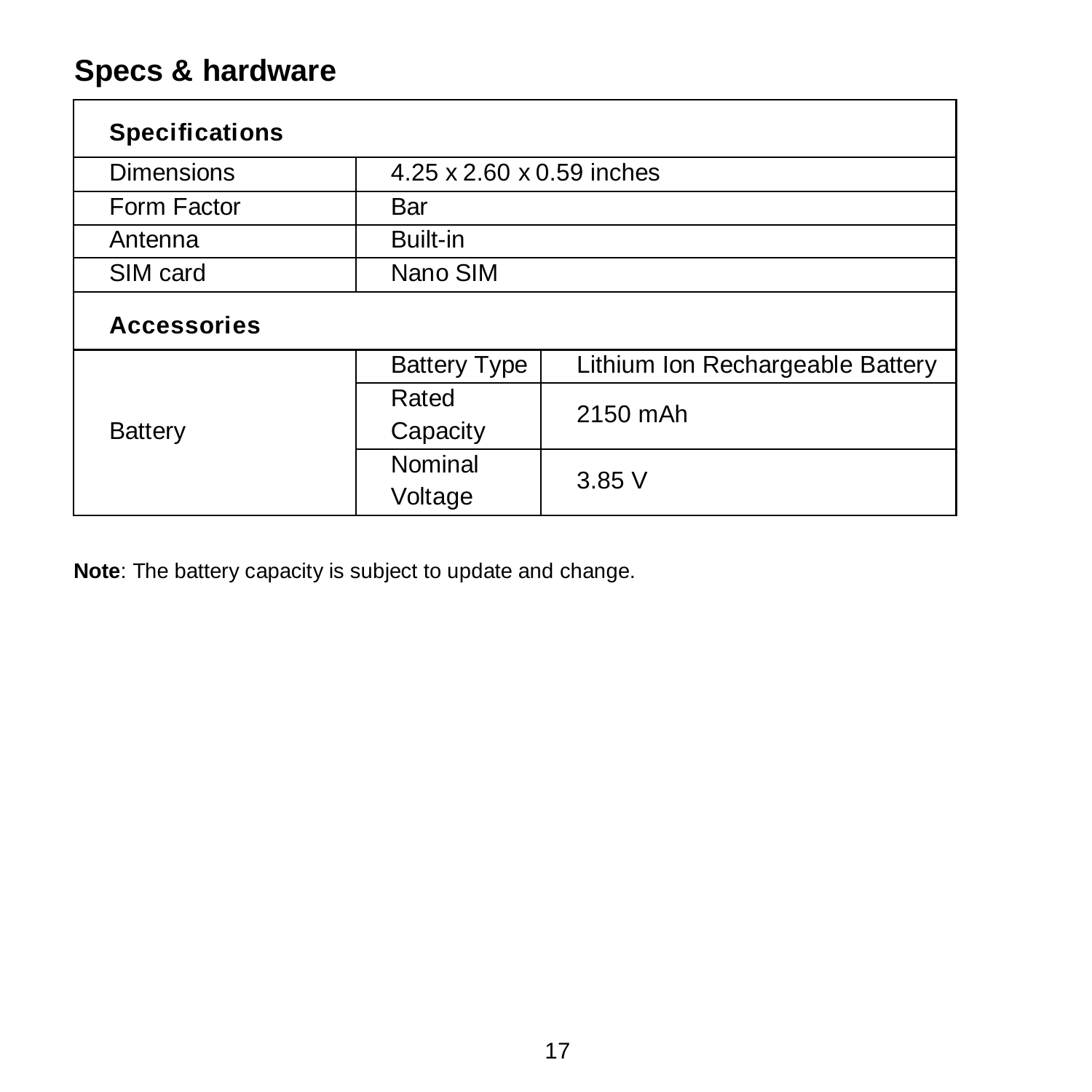### <span id="page-21-0"></span>**In-box contents**

| No. | <b>Name</b>                   | Quantity |
|-----|-------------------------------|----------|
|     | Device                        |          |
| 2   | Battery                       |          |
| 3   | <b>Travel Charger</b>         |          |
|     | <b>USB Cable</b>              |          |
| 5   | Health & Safety Warranty Card |          |
| 6   | <b>Quick Start Guide</b>      |          |

**Note:** The items supplied with the device and any available accessories may vary depending on the region or service provider.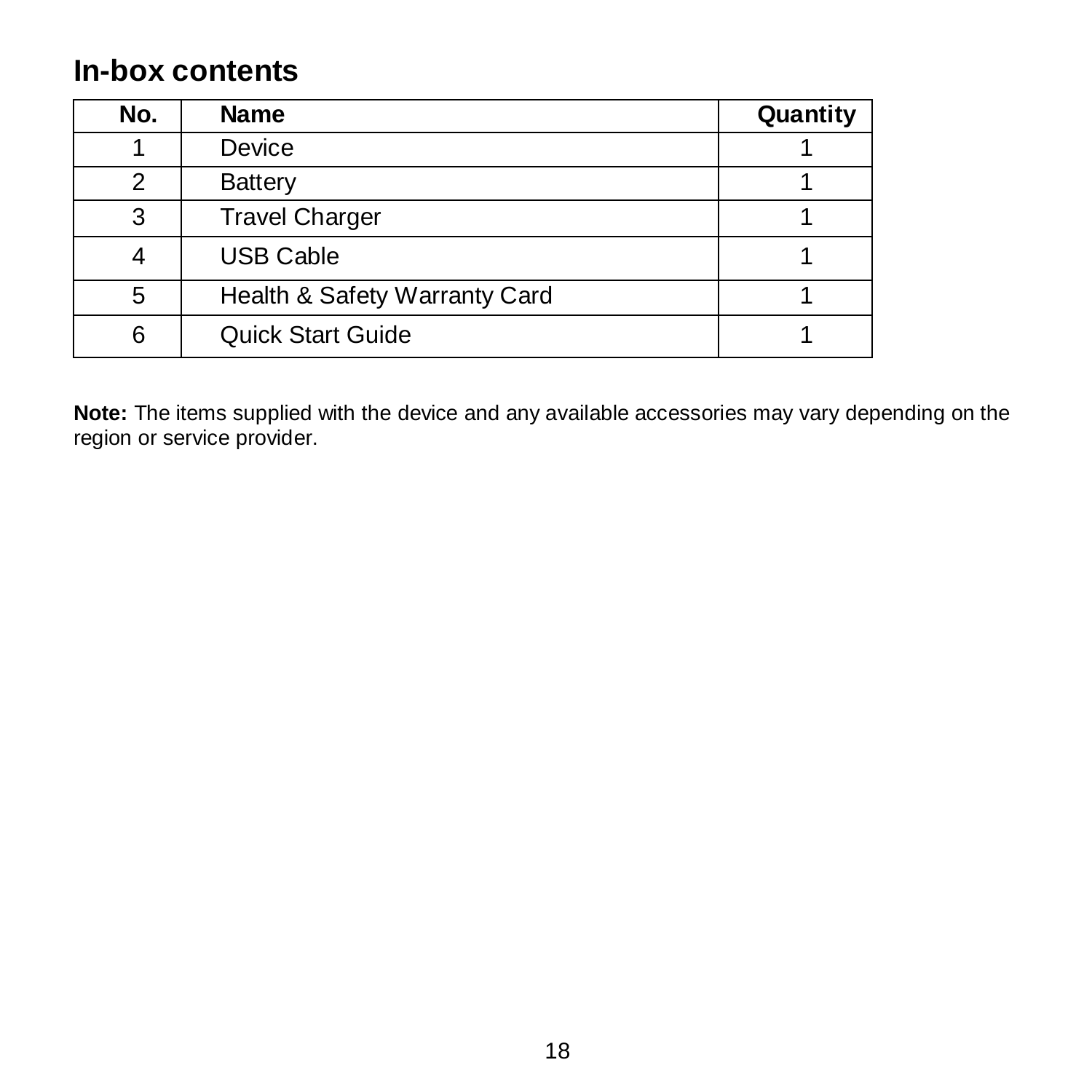### <span id="page-22-0"></span>**Declaration of hazardous substances**

|                                                                                                                                                                                                                                                                                                                                                                                 |                                                                                                                          | Toxic or hazardous substances or elements |                     |                             |                                                  |                                                        |
|---------------------------------------------------------------------------------------------------------------------------------------------------------------------------------------------------------------------------------------------------------------------------------------------------------------------------------------------------------------------------------|--------------------------------------------------------------------------------------------------------------------------|-------------------------------------------|---------------------|-----------------------------|--------------------------------------------------|--------------------------------------------------------|
| Parts Name                                                                                                                                                                                                                                                                                                                                                                      | Plumbum<br>(Pb)                                                                                                          | Mercur<br>y(Hg)                           | Cadmi<br>um<br>(Cd) | Chrom<br>ium VI<br>(Cr(VI)) | Polybro<br>minate<br>d<br>Biphen<br>yls<br>(PBB) | Polybrominat<br>ed Diphenyl<br><b>Ethers</b><br>(PBDE) |
| PCB Board and<br>Accessories                                                                                                                                                                                                                                                                                                                                                    | $\circ$                                                                                                                  | $\circ$                                   | $\circ$             | $\circ$                     | $\circ$                                          | $\circ$                                                |
| <b>Plastics</b>                                                                                                                                                                                                                                                                                                                                                                 | $\circ$                                                                                                                  | $\circ$                                   | $\circ$             | $\circ$                     | $\circ$                                          | $\circ$                                                |
| Metals                                                                                                                                                                                                                                                                                                                                                                          | $\circ$                                                                                                                  | $\circ$                                   | $\circ$             | $\Omega$                    | $\circ$                                          | $\circ$                                                |
| Battery                                                                                                                                                                                                                                                                                                                                                                         | $\circ$                                                                                                                  | $\circ$                                   | $\circ$             | $\Omega$                    | $\circ$                                          | $\circ$                                                |
| Other                                                                                                                                                                                                                                                                                                                                                                           | $\circ$                                                                                                                  | $\circ$                                   | $\circ$             | $\circ$                     | $\circ$                                          | $\circ$                                                |
| o: indicates that the content of the toxic or hazardous substance in all homogeneous materials is within the limit of the<br>SJ/T11363-2006 standard.                                                                                                                                                                                                                           |                                                                                                                          |                                           |                     |                             |                                                  |                                                        |
| SJ/T11363-2006 standard.                                                                                                                                                                                                                                                                                                                                                        | x: indicates that the content of the toxic or hazardous substance in some homogeneous materials exceeds the limit of the |                                           |                     |                             |                                                  |                                                        |
| The Environmentally Friendly Use Period of this product is 20 years, as shown by the symbol on the left. The<br>Environmentally Friendly Use Period of replaceable parts, such as battery, may be different from that of the product. The<br>Environmentally Friendly Use Period is valid only when the product is operated under the conditions defined in this User<br>Guide. |                                                                                                                          |                                           |                     |                             |                                                  |                                                        |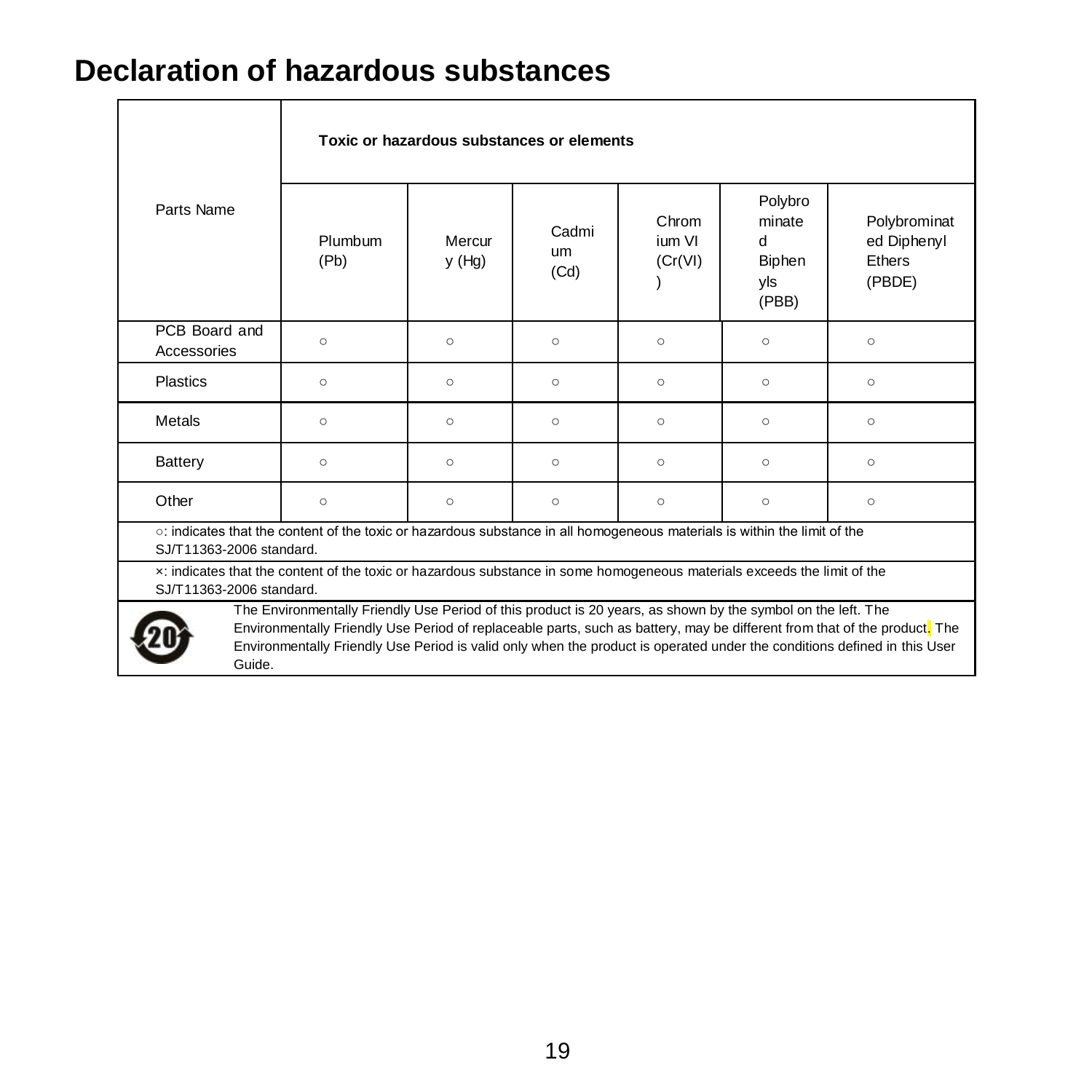## <span id="page-23-0"></span>**Health/Safety/Warranty Guide**

## <span id="page-23-1"></span>**Important Health Information and Safety Precautions**

When using this product, the safety precautions below must be taken to avoid possible legal liabilities and damages. Retain and follow all product safety and operating instructions.

Observe all warnings in the product operating instructions. To reduce the risk of bodily injury, electric shock, fire and damage to the device, closely observe all of the following precautions.

#### **Safety Precautions for Proper Grounding Installation**

**Caution**: Connecting to improperly grounded equipment can result in an electric shock to either you or your device. This product is equipped with a USB Cable for connecting to a desktop or notebook computer. Be sure your computer is properly grounded before connecting this product to the computer. The power supply cord of a desktop or notebook computer has an equipment-grounding conductor and a grounding plug. The grounding plug must be plugged into an appropriate outlet which is properly installed and grounded in accordance with all local codes and ordinances.

#### **Safety Precautions for Power Supply Unit**

Use the correct external power source. A product should be operated only from the type of power source indicated on the electrical ratings label. If you are not sure of the type of power source required, consult your authorized service provider or local power company. For a product that operates from battery power or other sources, refer to the operating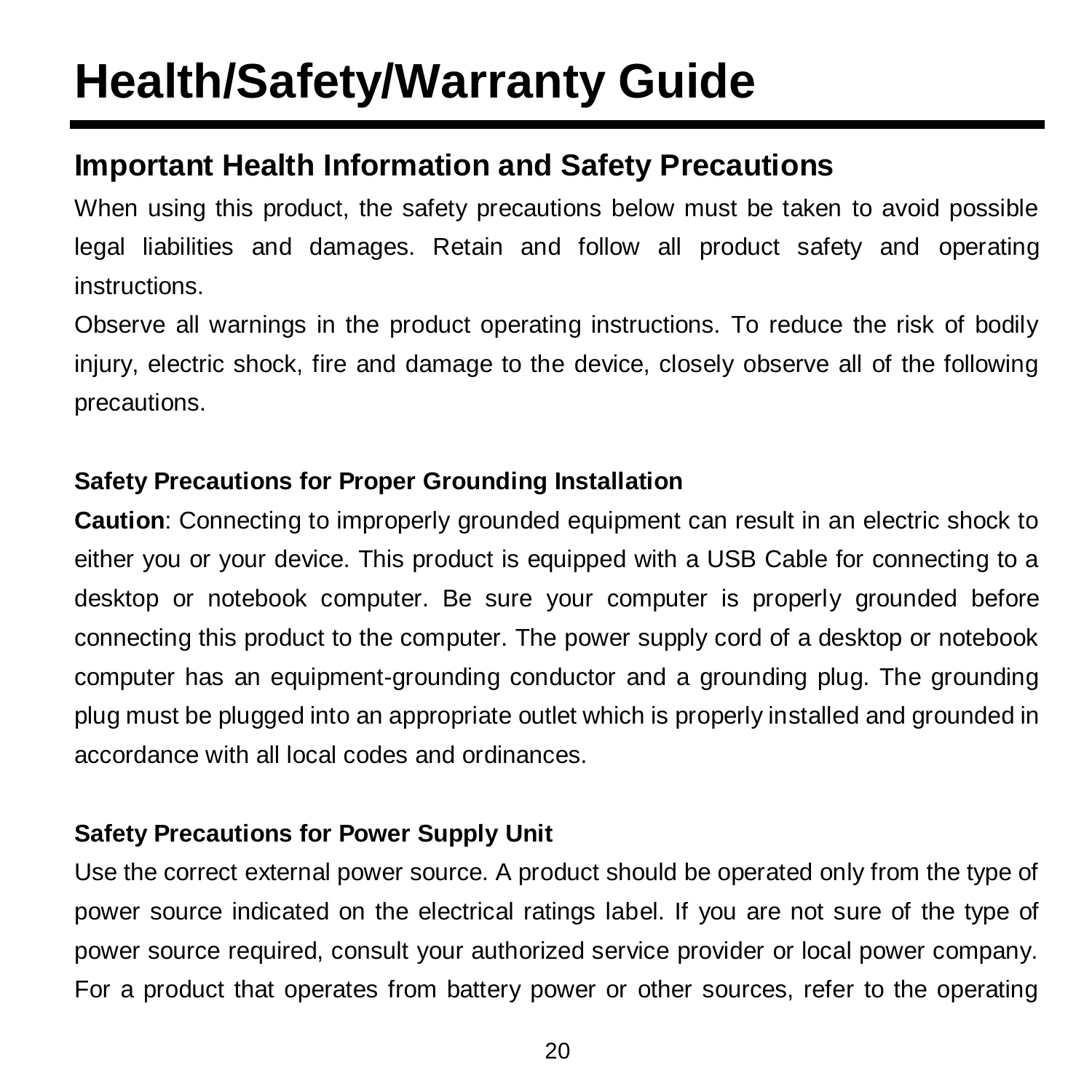instructions that are included with the product.

#### **Electrical Safety**

This product is intended for use when supplied with power from the designated battery or power supply unit. Other usage may be dangerous and will invalidate any approval given to this product. **Handle battery packs carefully.** This product contains a Li-ion battery. There is a risk of fire and burns if the battery pack is handled improperly. Do not attempt to open or service the battery pack. Do not disassemble, crush, puncture, short external contacts or circuits, dispose of in fire or water, or expose a battery pack to temperatures higher than 60°C (140°F).

Note: Danger of explosion if battery is incorrectly replaced. Replace only with specified batteries. Recycle or dispose of used batteries according to all applicable local regulations, or in accordance with the instructions in the reference guide.

Follow these other specific precautions:

- 1. Keep the battery or device dry and away from water or any liquid as it may cause a short circuit.
- 2. The device should be connected only to products that bear the USB-IF logo or have completed the USB-IF compliance program.
- 3. Keep metal objects away so they do not come in contact with the battery or its connectors as it may lead to short circuit during operation.
- 4. Always keep the battery out of the reach of babies and small children to avoid swallowing. Consult a doctor immediately if the battery is swallowed.
- 5. Do not use a battery that appears damaged, deformed, discolored, has any rust on its casing, if it overheats, and/or if it emits a foul odor.
- 6. Use of an unqualified battery or charger may present a risk of fire, explosion, leakage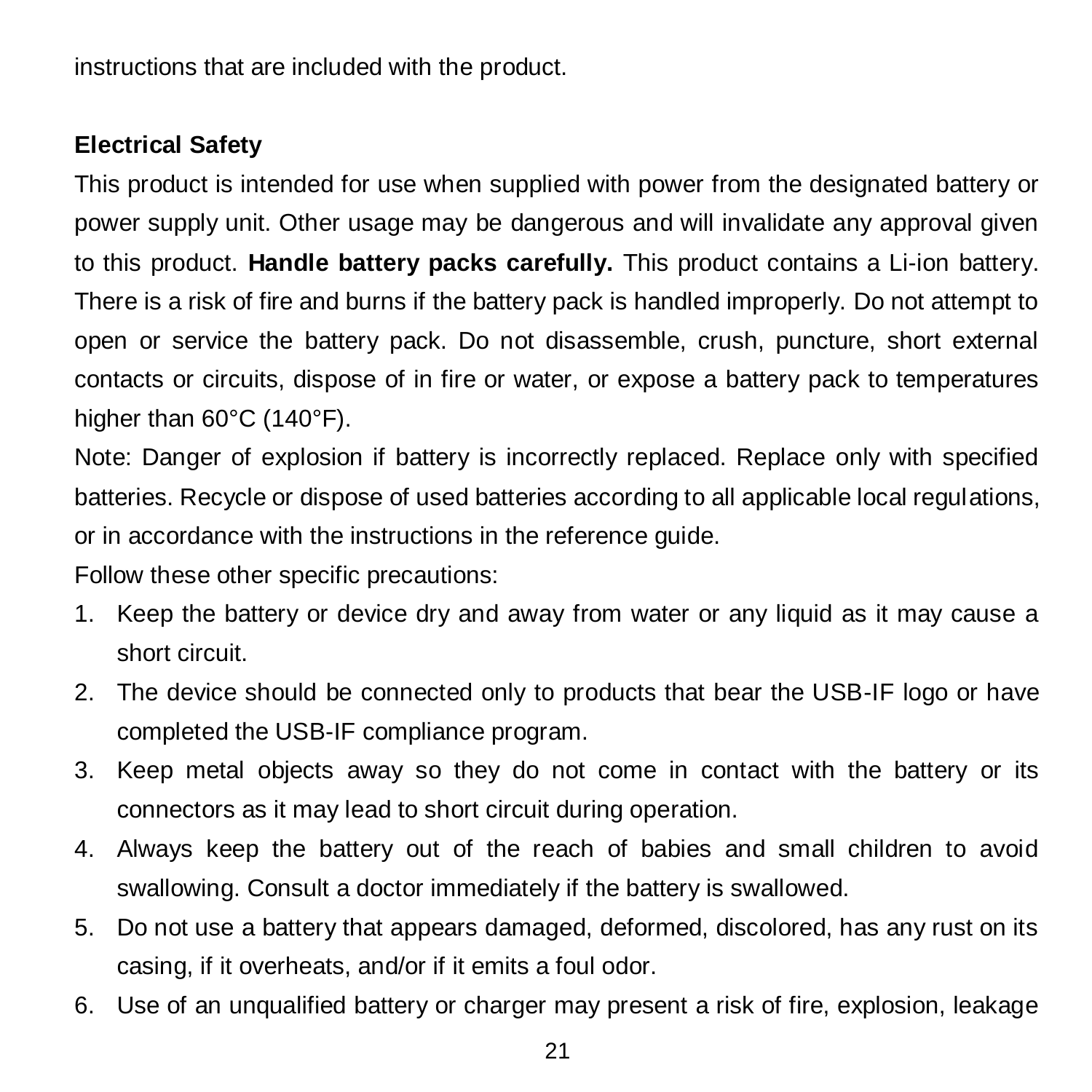or other hazard.

- 7. Only use the battery with a charging system that has been qualified with the system per this standard: IEEE-Std-1725-200x.
- 8. Use of an unqualified battery may present a risk of fire, explosion, leakage or other hazard.
- 9. Replace the battery only with another battery that has been qualified with the system per this standard: IEEE-Std-1725-200x.
- 10. Avoid dropping the device or battery. If the device or battery is dropped, especially on a hard surface causing damage, take it to a service center for inspection.
- 11. If the battery leaks: Do not allow the leaking fluid to come in contact with eyes. If contact occurs, DO NOT rub the eyes. Rinse with clean water immediately and seek medical advice. Do not allow the leaking fluid to come in contact with skin or clothing. If contact occurs, flush the affected area immediately with clean water and seek medical advice. Take other precautions to keep a leaking battery away from fire as there is a danger of ignition or explosion.

#### **Safety Precautions for Direct Sunlight**

Store this product away from excessive moisture and extreme temperatures. Do not leave the product or its battery inside a vehicle or in places where the temperature may exceed 60°C (140°F), such as on a car dashboard, window sill, or behind glass that is exposed to direct sunlight or strong ultraviolet light for extended periods of time. This may damage the product, overheat the battery, or pose a risk to the vehicle.

#### **Environmental Restrictions**

Do not use this product in gas stations, fuel depots, chemical plants or where blasting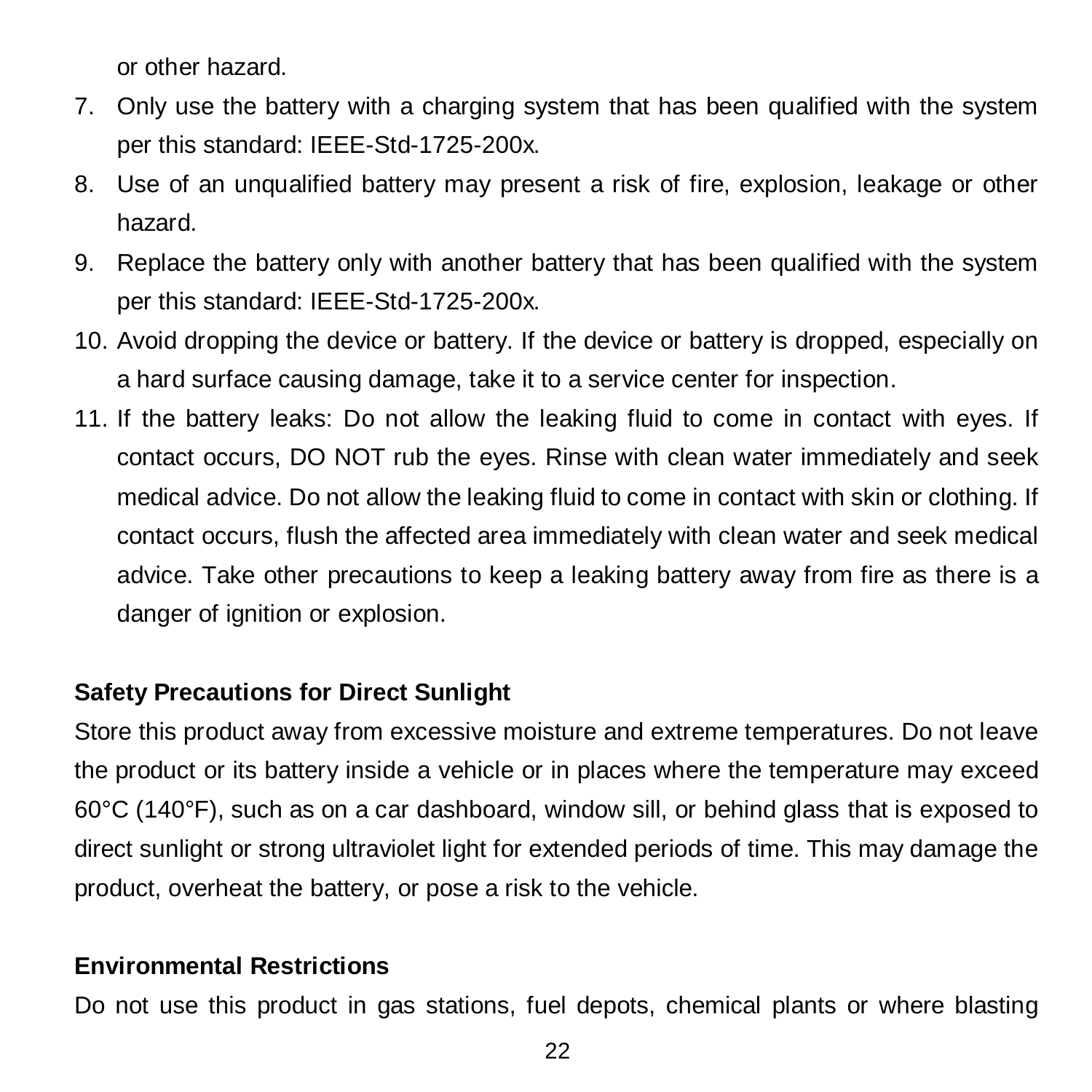operations are in progress, or in potentially explosive atmospheres such as fueling areas, fuel storehouses, below deck on boats, chemical plants, fuel or chemical transfer or storage facilities, and areas where the air contains chemicals or particles, such as grain, dust, or metal powders. Please be aware that sparks in such areas could cause an explosion or fire resulting in bodily injury or even death.

#### **Aircraft Safety**

Due to the possible interference caused by this product to an aircraft's navigation system and its communications network, using this device on board an airplane is prohibited in most countries.

#### **Safety Precautions for RF Exposure**

- 1. Use of non-original, non-manufacturer-approved accessories may violate your local RF exposure guidelines and should be avoided.
- 2. Use only original, manufacturer-approved accessories when such accessories contain metal of any kind.
- 3. Avoid using your device near strong electromagnetic sources, such as microwave ovens, sound speakers, TV and radio.
- 4. Avoid using your device near metal structures (for example, the steel frame of a building).

#### **Explosive Atmospheres**

When in an area with a potentially explosive atmosphere or where flammable materials exist, the device should be turned off and the user should obey all signs and instructions. Sparks in such areas could cause an explosion or fire resulting in bodily injury or even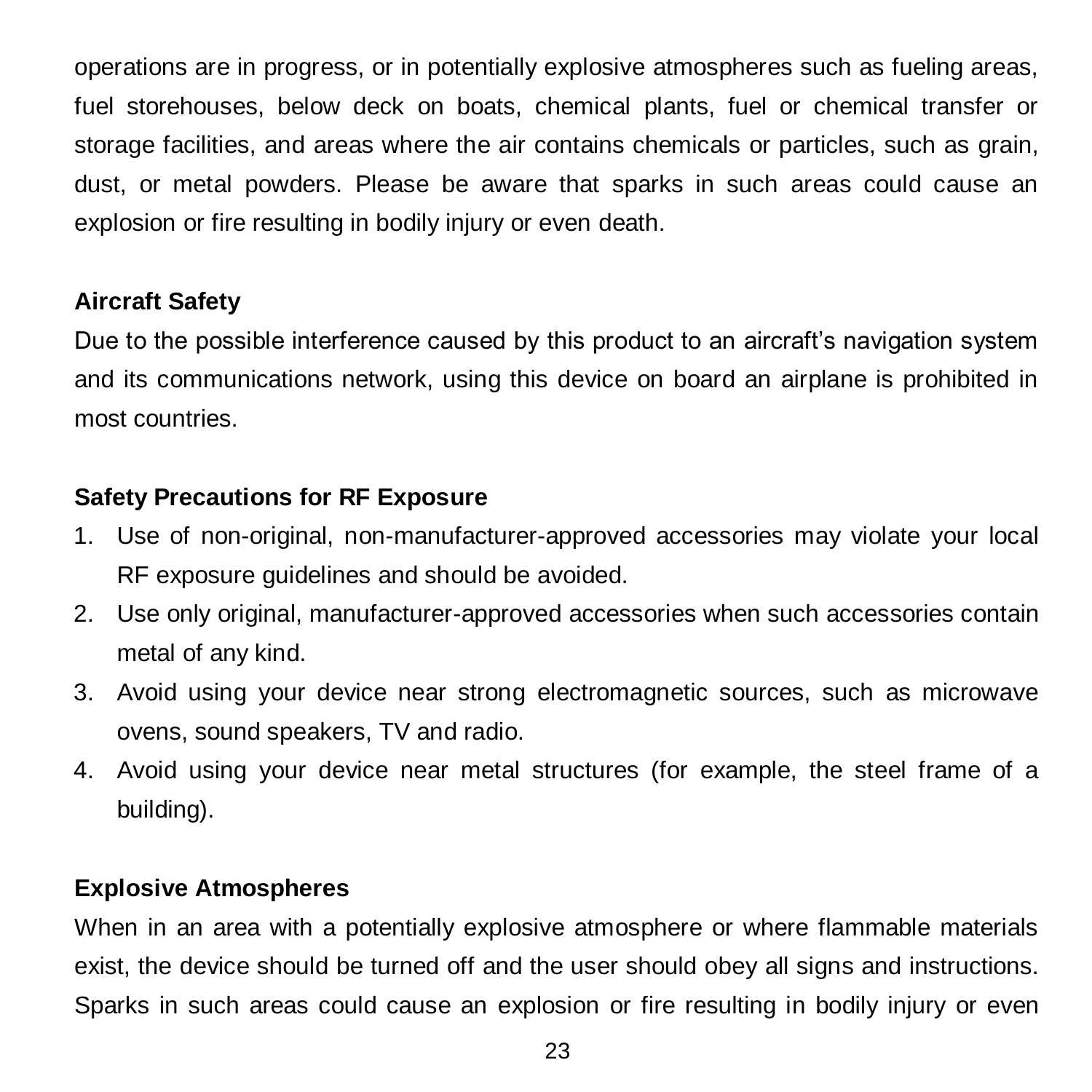death. Users are advised not to use the equipment at refueling points such as service or gas stations, and are reminded of the need to observe restrictions on the use of radio equipment in fuel depots, chemical plants, or where blasting operations are in progress. Areas with a potentially explosive atmosphere are often, but not always, clearly marked such as fueling areas, below deck on boats, fuel or chemical transfer or storage facilities, and including, but not limited to areas where the air contains chemicals or particles such as grain, dust, or metal powders.

#### **Interference with Medical Equipment Functions**

This product may cause medical equipment to malfunction. The use of this device is prohibited in most hospitals and medical clinics for which regulations and rules are commonly posted in such facilities. In these instances, turn your device OFF as health care facilities frequently use equipment that is adversely affected by RF energy. If you use any personal medical device(s), consult the manufacturer of your device(s) to determine if the device(s) is adequately shielded from external RF energy. Your health care provider may be able to assist you in obtaining this information.

#### **Non-ionizing Radiation**

Your device has an internal antenna. This product should be operated in its normal-use position to ensure the radiative performance and safety from interference. As with other mobile radio transmitting equipment, users are advised that for satisfactory operation of the equipment and for personal safety, it is recommended that no part of the human body should come too close to the antenna during equipment operation.

Use only the supplied integral antenna. Use of unauthorized or modified antennas may impair call quality and damage the device, causing loss of performance and SAR levels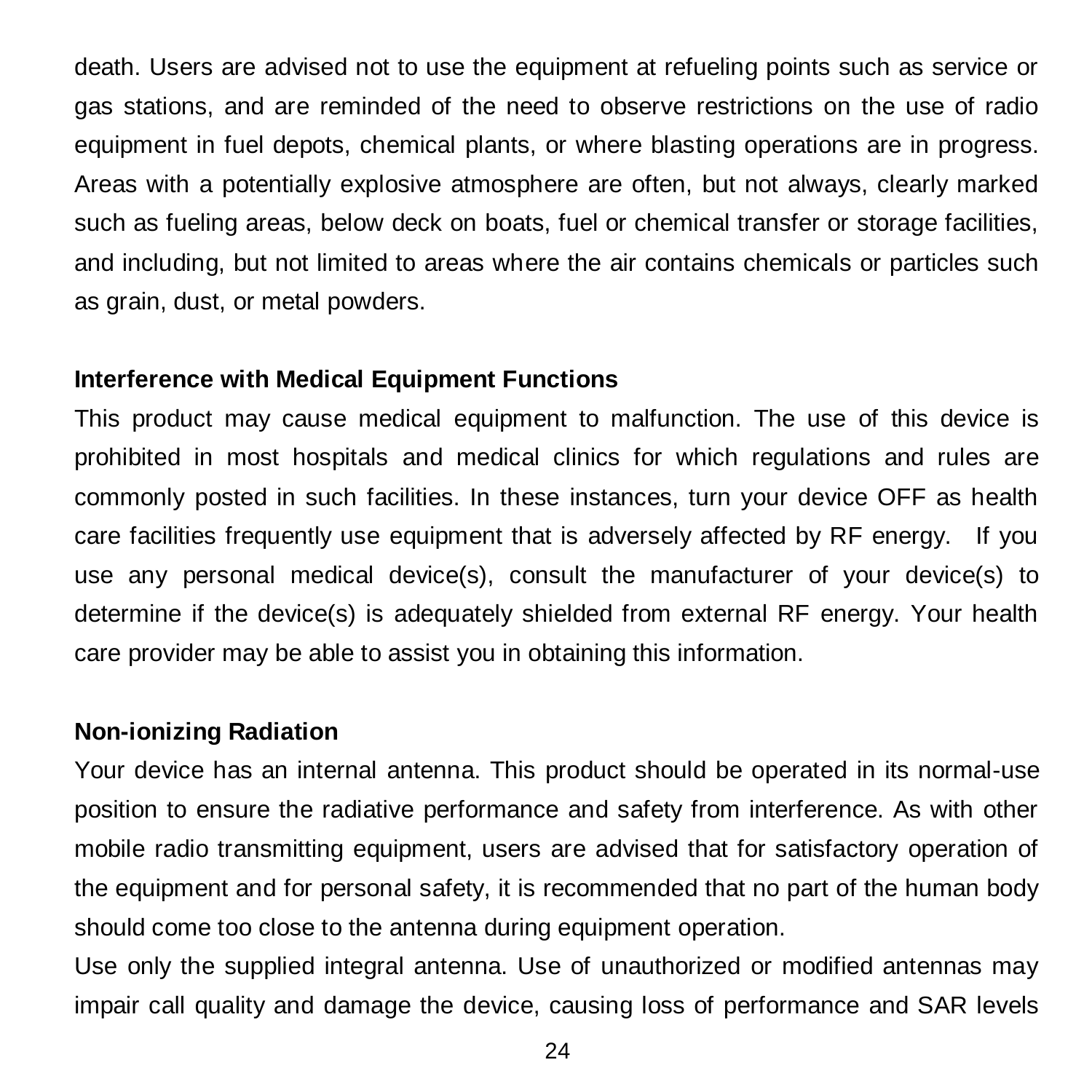exceeding the recommended limits, as well as causing non-compliance with local and national regulatory requirements. In order to limit RF energy exposure and to ensure optimal device performance, operate the device only it its normal-use position. Contact with the antenna area may impair call quality and cause your device to operate at a higher power level than needed which can reduce antenna performance and battery life.

#### **Battery Information and Precautions**

To assure product safety, there shall be precautions below.

#### **Danger!**

- Use dedicated chargers and follow the specified conditions when charging the cell.

- Use the cell only with the specified equipment.

- Do not put or store cell together with metal articles such as necklaces, hairpins, coins, or screws.

- Do not short circuit the  $(+)$  and  $(-)$  terminals with metal conductors.
- Do not place cell in a device with the (+) and (-) in a reverse way.
- Do not penetrate cell with a sharp articles such as a needle.
- Do not disassemble the cell.
- Do not weld the cell directly.
- Do not use a seriously damaged or deformed cell.

- Thoroughly read the user's manual before use, Inaccurate handling of lithium ion cell may result in heat, fire, explosion, damage or the capacity loss of the cell.

#### **Warning!**

- Do not put cell into a heating vessel, washing machine or high-pressure container.
- Do not use cell with primary batteries, or batteries of a different package, type, or brand.
- Stop charging the cell if charging is not completed within the specified time.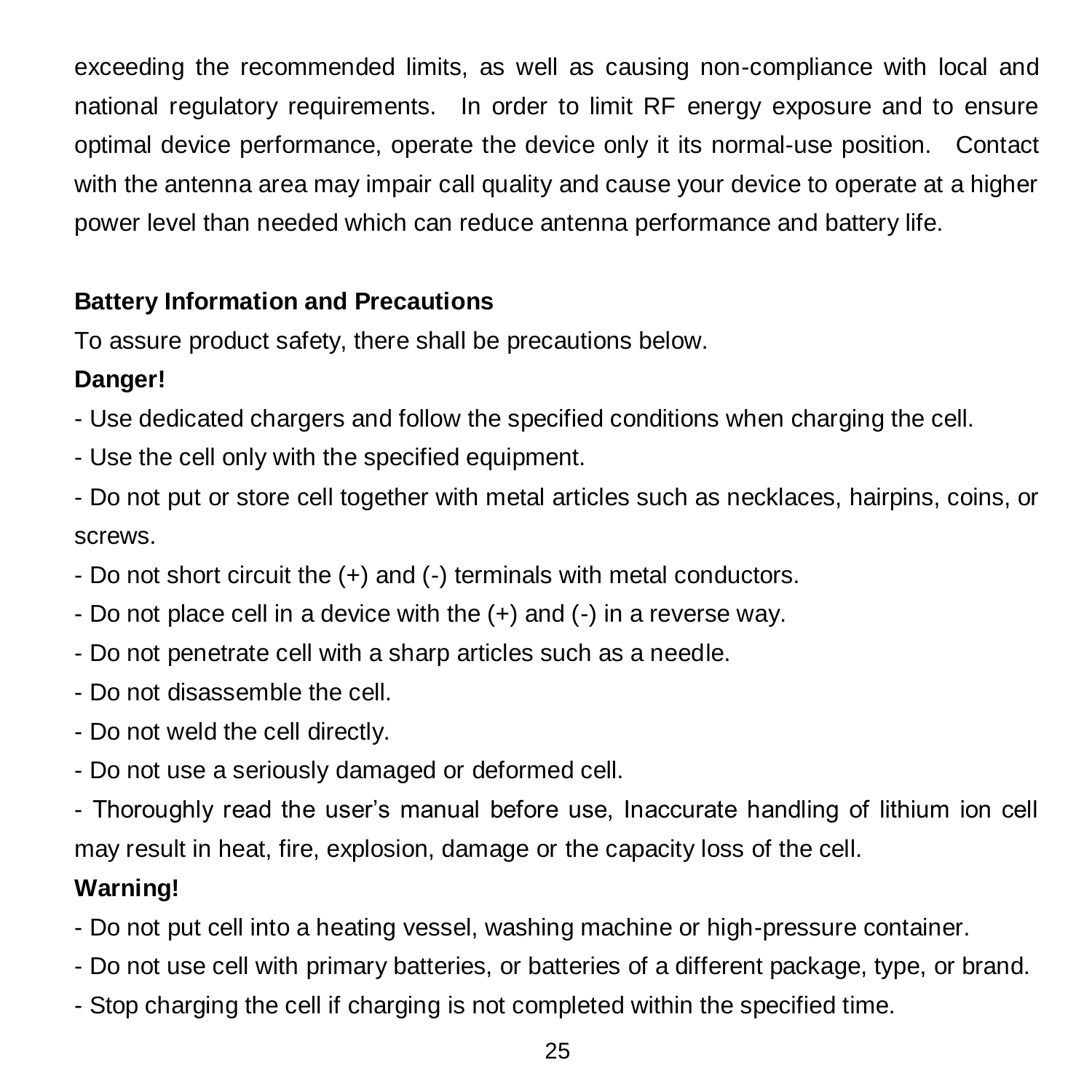- Stop using the cell if abnormal heat, odor, discoloration, deformation or abnormal condition is detected during use, charge, or storage.

- Keep away from cell immediately when leakage or foul odor is detected.

- Wash well with clean water immediately if liquid leaks onto your skin or clothes.

- If liquid leaking from the cell gets into your eyes, do not rub your eyes. Wash them well with clean water and call physician immediately.

#### **Caution!**

- Store batteries out of reach of children so that they are not accidentally swallowed or handled.

- If younger children use the cell, their guardians should explain the proper handling.

- Be sure to read the user's manual and cautions on handling thoroughly before using the cell.

- Batteries have cycle life. Replace failed cell with a new cell that is the same brand immediately after normal life cycle expiration, or if expiration has occurred prematurely.

Store battery in a low-humidity and low-temperature environment if the battery won't be used for an extended period of time.

- Keep it far away from articles or materials with static electric charges while the cell is charged, used or stored.

- Wipe with a dry cloth before using the cell if the terminals of the cell become dirty.

#### **Safety Instructions of Travel Charger**

Please read the following information carefully.

- 1. The maximum ambient temperature of the travel charger shall not exceed 40°C (104 degrees F).
- 2. The Travel Charger shall be installed according to specification. The current of load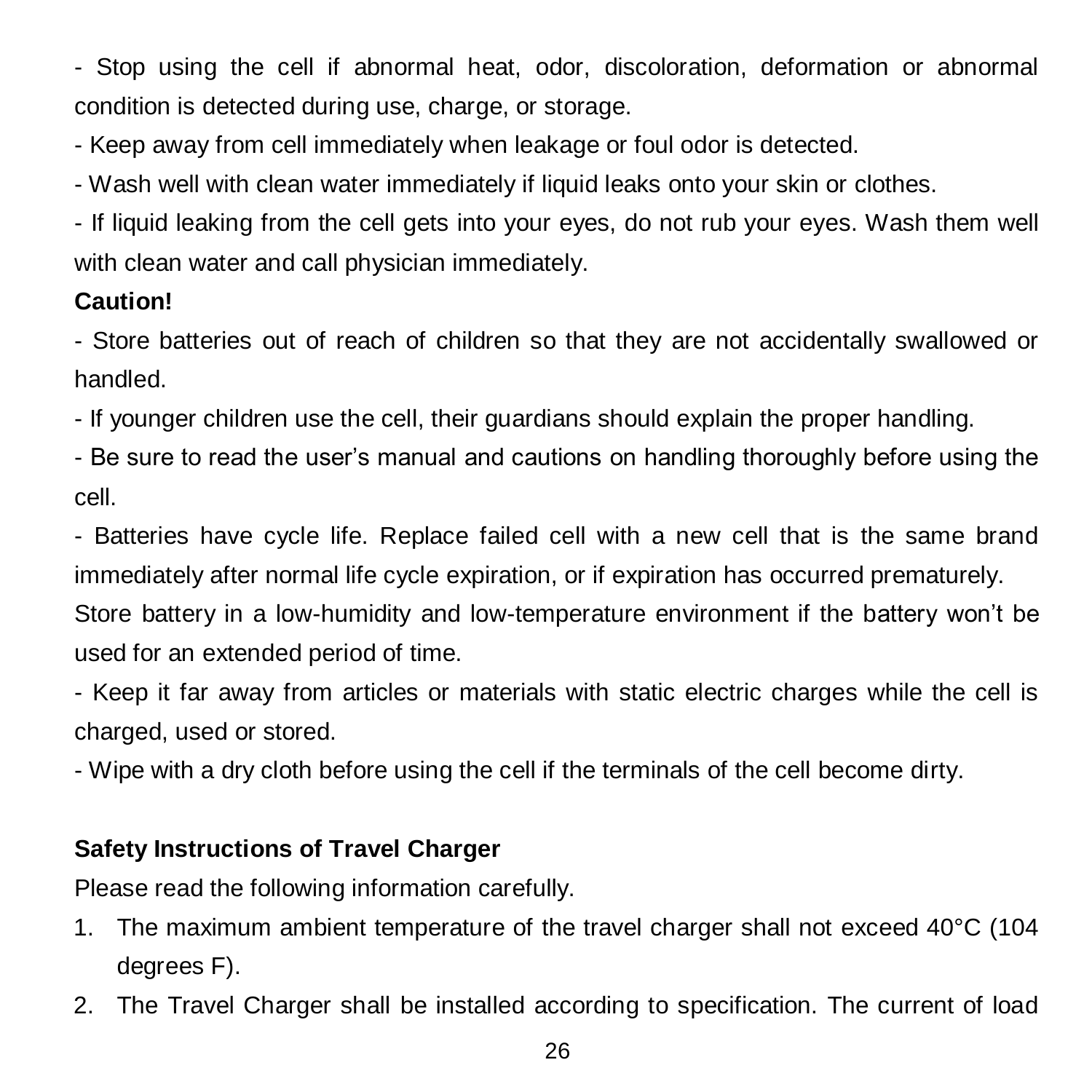and output power shall not exceed the following value:

Input: AC100-240V~ 50/60Hz 0.25A

Output:  $DC5V == 1A$ 

- 3. The Travel Charger shall be used for I.T. equipment only.
- 4. For indoor use only.
- 5. Cleaning Unplug this from the wall outlet before cleaning. Do not use liquid cleaners or aerosol cleaners to clean; use only a dry cloth.
- 6. Water and moisture Do not use this product under moist environment.
- 7. Self-servicing Attempting to service this product on your own, or opening or removing device covers may result in exposure to dangerous voltage or other hazards.
- 8. Unplug this apparatus during lighting storms or when unused for lengthy durations.
- 9. This Travel Charger is not intended to be repaired by service personnel in case of failure or component defect.

#### **FCC Notice and Cautions**

This device and its accessories comply with Part 15 of FCC Rules.

Operation is subject to the following conditions:

(1) This device and its accessories may not cause harmful interference.

(2) This device and its accessories must accept any interference received, including interference that may cause undesired operation.

Part 15.21 Statement:

Changes or modifications that are not expressly approved by the manufacturer could void the user's authority to operate the equipment.

Part of Statement 15.105:

This equipment has been tested and found to comply with the limits for a class B digital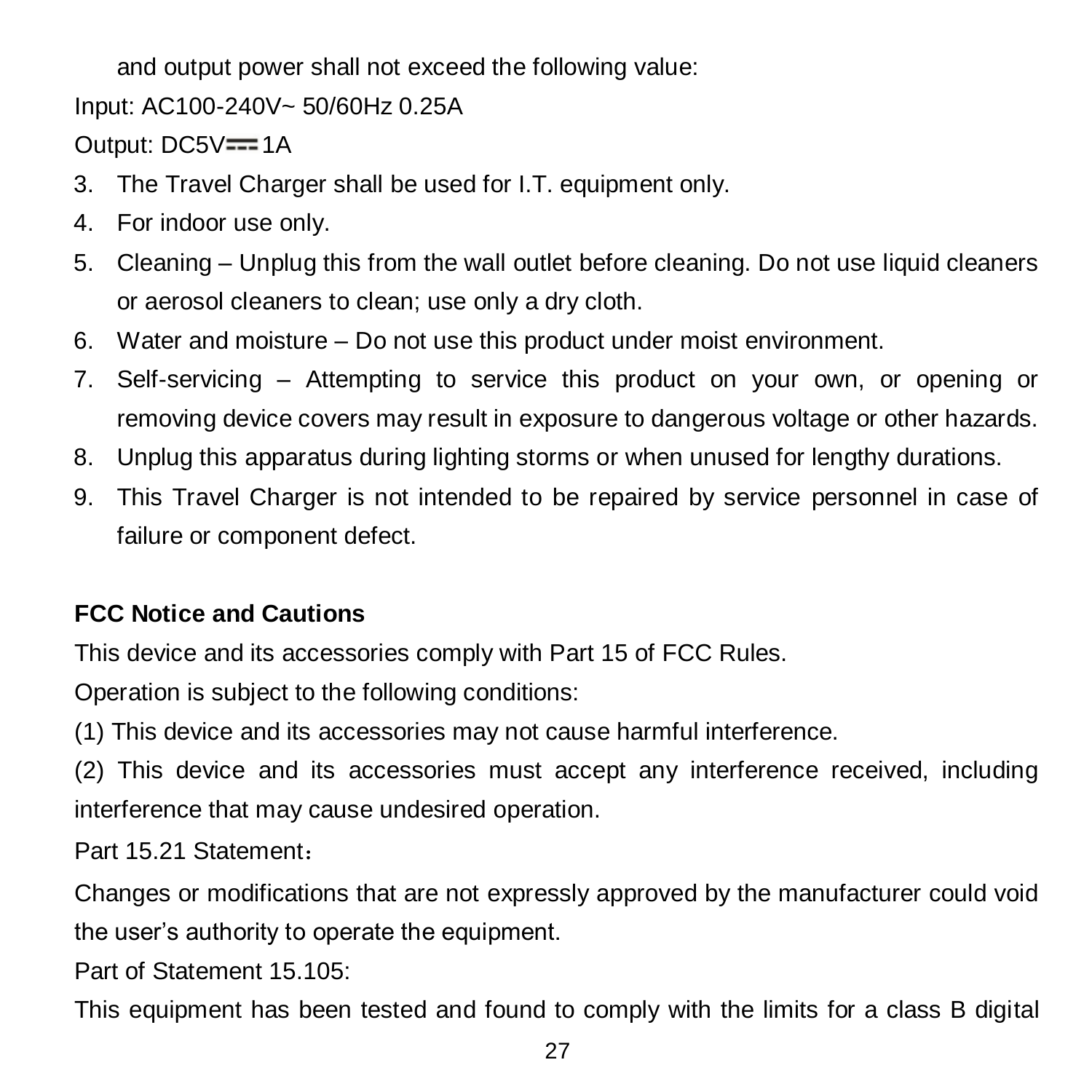device, pursuant to Part 15 of the FCC Rules. These limits are designed to provide reasonable protection against harmful interference in a residential installation. This equipment generates, uses, and can radiate radio frequency energy and, if not installed and used in accordance with the instructions, may cause harmful interference to radio communications. However, there is no guarantee that interference will not occur in a particular installation. If you experience interference with reception (e.g., television), determine if this equipment is causing the harmful interference by turning the equipment off and then back on to see if the interference is affected.

If necessary, try correcting the interference by one or more of the following measures:

- Reorient or relocate the receiving antenna.
- Increase the separation between the equipment and receiver.

- Connect the equipment into an outlet on a circuit different from that to which the receiver is connected.

- Consult the dealer or an experienced radio/TV technician for further assistance.

#### <span id="page-31-0"></span>**TIA Safety Information**

The following is the complete TIA Safety Information for wireless handheld devices:

#### **Exposure to Radio Frequency Signal**

Your wireless handheld portable device is a low-power radio transmitter and receiver. When ON, it receives and sends out Radio Frequency (RF) signals. In August 1996, the Federal Communications Commissions (FCC) adopted RF exposure guidelines with safety levels for handheld wireless devices. Those guidelines are consistent with the safety standards previously set by both U.S. and international standards 'bodies, as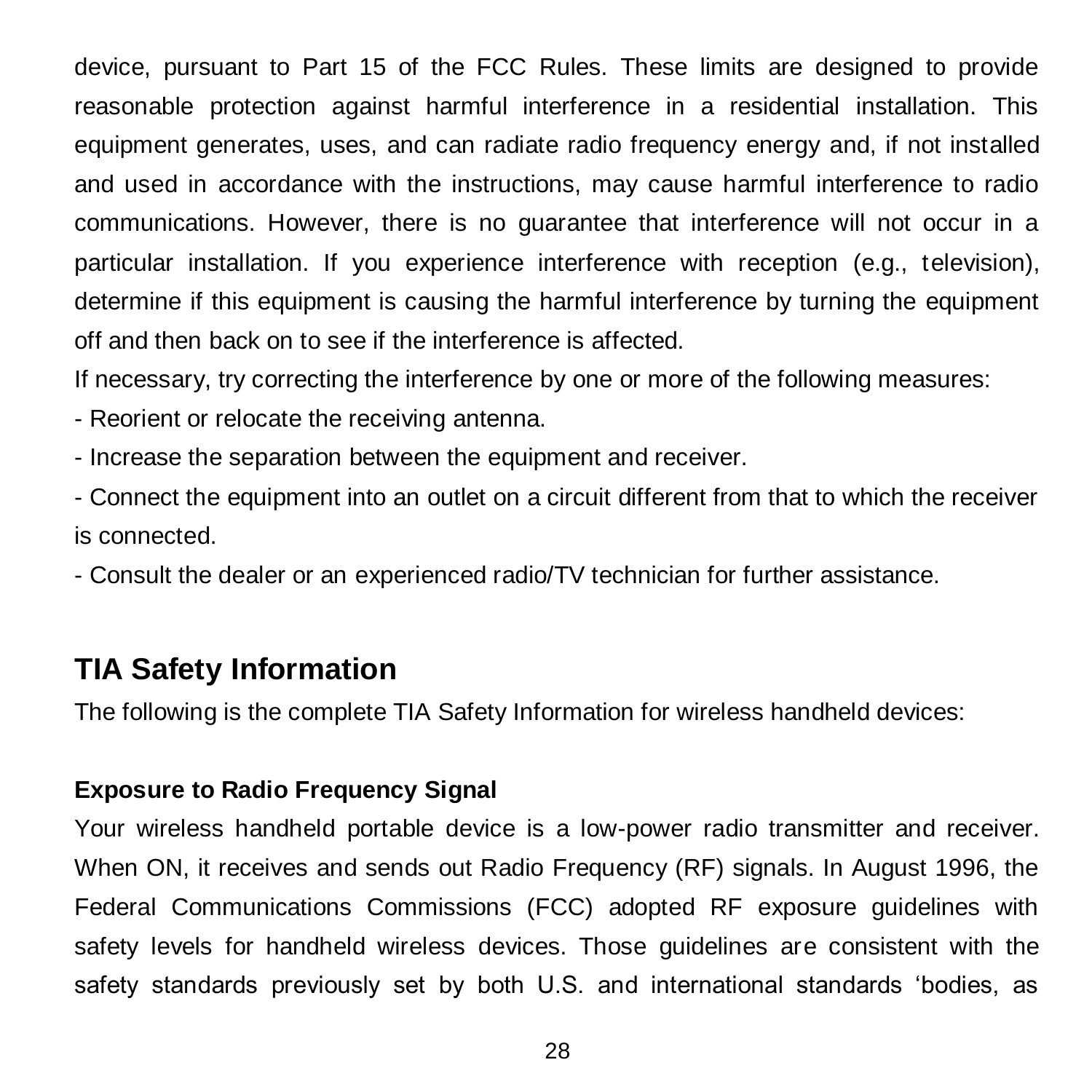```
follows: 
ANSI C95.1 (1992) *
NCRP Report 86 (1986)
ICNIRP (1996)
```
\* American National Standards Institute; National Council on Radiation Protection and Measurements; International Commission on Non-Ionizing Radiation Protection. Those standards were based on comprehensive and periodic evaluations of the relevant scientific literature. For example, over 120 scientists, engineers, and physicians from universities, government health agencies, and industry reviewed the available body of research to develop the

ANSI Standard (C95.1). The design of your device complies with the FCC guidelines (and those standards).

#### **Antenna Care**

Use only the supplied or approved replacement antenna. Unauthorized antennas, modifications, or attachments could damage the device and may violate FCC regulations.

#### **Tips on Efficient Operation**

For your device to operate most efficiently, do not touch the antenna unnecessarily when operating the device. Contact with the antenna affects call quality and may cause the device to operate at a higher power level than otherwise needed, thus reducing battery life.

#### **Pacemakers**

The Health Industry Manufacturers Association recommends that a minimum separation of six (6) inches be maintained between a handheld wireless device and a pacemaker to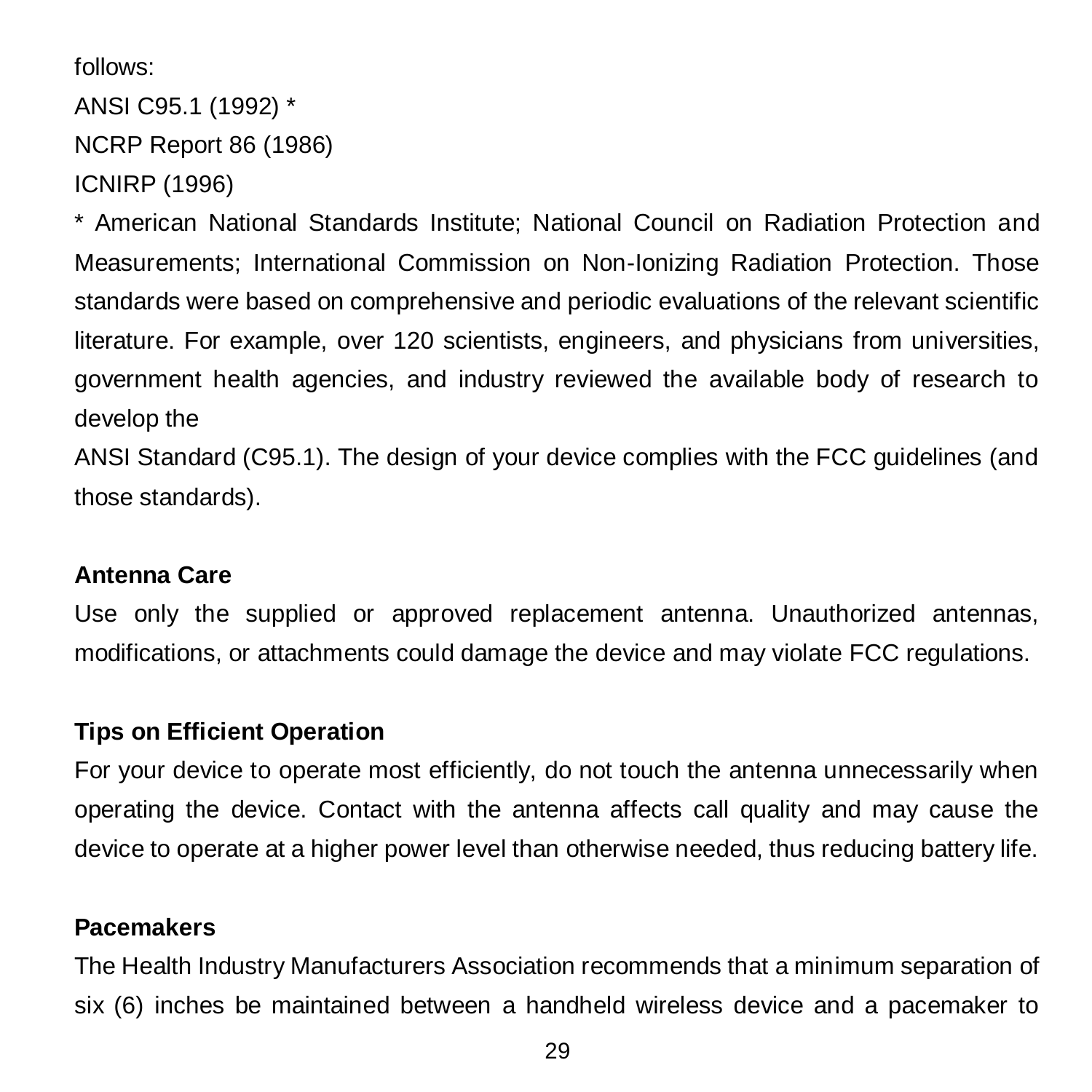avoid potential interference with the pacemaker. These recommendations are consistent with the independent research by and recommendations of Wireless Technology Research.

#### **Persons with pacemakers:**

- 1. Should ALWAYS keep the device more than six (6) inches from their pacemaker when the device is turned ON;
- 2. Should not carry the device in a breast pocket;
- 3. Should use the ear opposite the pacemaker to minimize the potential for interference;
- 4. Should turn the device OFF immediately if there is any reason to suspect that interference is occurring.

#### **Electronic Devices**

Most modern electronic equipment is shielded from RF signals but some equipment or devices might not be.

#### **Hearing Aids**

Some digital wireless devices may interfere with hearing aids. In the event of such interference, you please consult your service provider, or call customer service regarding alternatives.

#### **Other Medical Devices**

If you use other personal medical devices, consult the device manufacturer to determine if it is adequately shielded from external RF energy, or your health care provider may be able to advice about any harmful device interactions.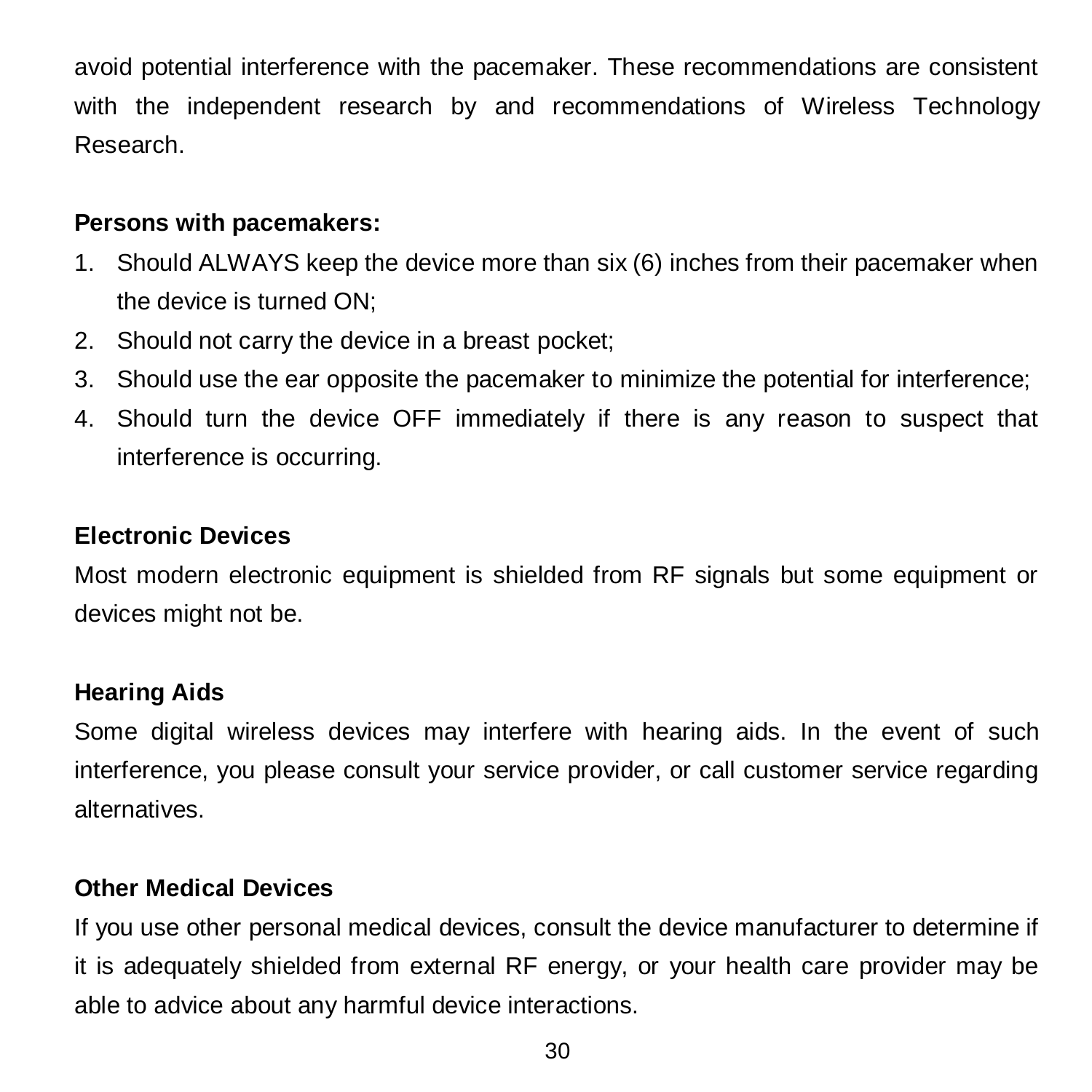#### **Vehicles**

RF signals may affect improperly installed or inadequately shielded electronic systems in motor vehicles. Be certain to contact the manufacturer or representative regarding this as well as manufacturer of any additional vehicle equipment.

#### **Posted Facilities**

Turn your device OFF in any facility where posted notices so require.

#### **For Vehicles Equipped with an Air Bag**

DO NOT place objects, including installed or portable wireless equipment, in the area over the air bag or in the air bag deployment area. If in-vehicle wireless equipment is improperly installed and the air bag inflates, serious injury could result since air bags inflate with great force.

## <span id="page-34-0"></span>**Safety Information**

Please read and observe the following information for safe and proper use of your device and to prevent damage. Also, keep the user guide in an accessible place after reading it for ease in locating it for future reference.

Violation of the instructions may cause minor or serious damage to the product.

- 1. Do not disassemble, open, crush, bend or deform, puncture or shred your equipment.
- 2. Do not modify or remanufacture your equipment. Do not attempt to insert foreign objects into the battery. Do not immerse your equipment in water or other liquids, or expose it to water or other liquids, fire, explosions or other hazards.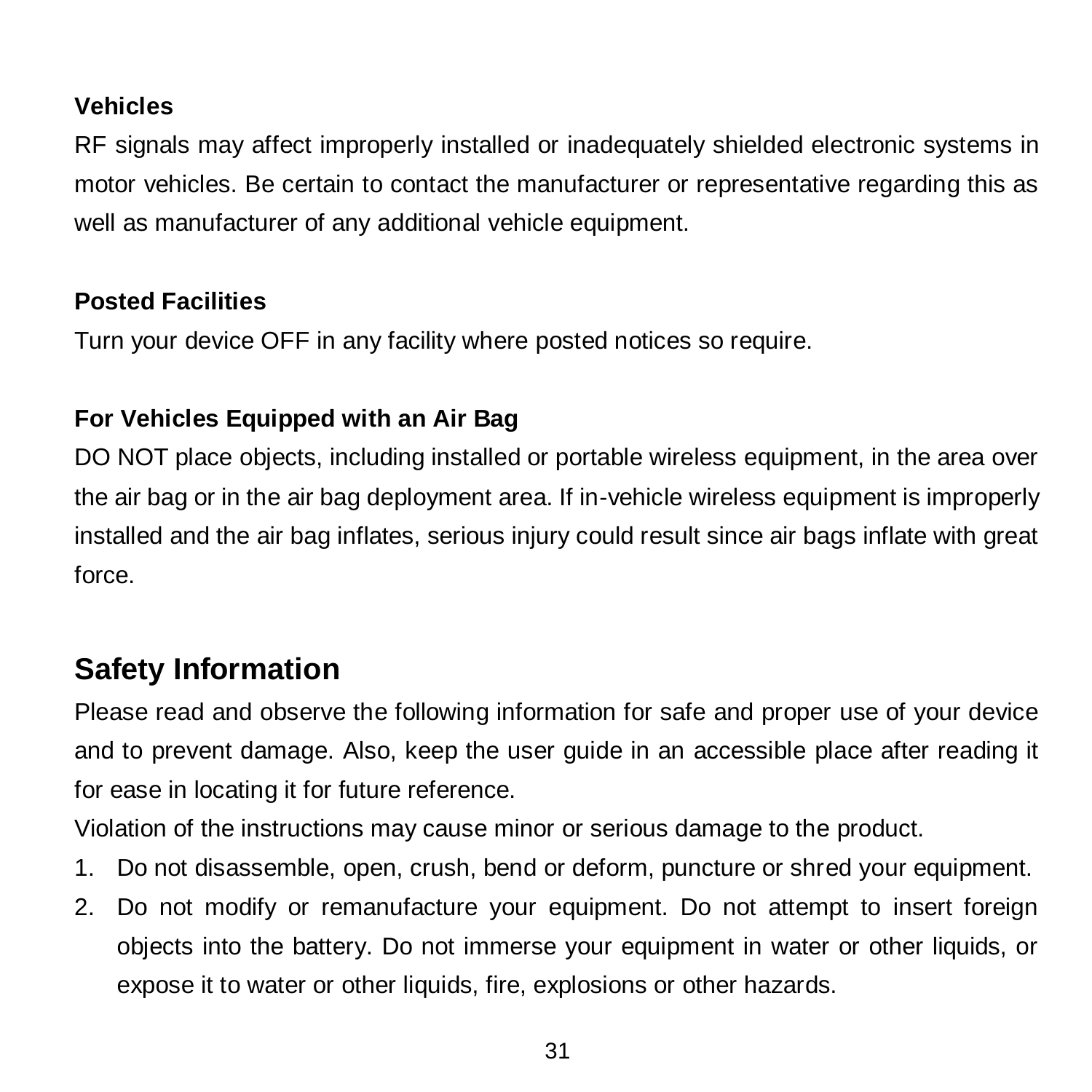- 3. Do not short-circuit the battery or allow metallic conductive objects to contact the battery terminals.
- 4. Avoid dropping the device. If the device is dropped on a hard surface or elsewhere, take it to a service center for inspection if damage is suspected.

#### **Charger and Adapter Safety**

- 1. The charger and adapter are intended for indoor use only.
- 2. Insert the battery pack charger vertically into the wall power socket.
- 3. Only use the approved battery charger so as to avoid serious damage to your device.
- 4. When traveling abroad, only use the approved battery pack charger along with the correct device adapter.

#### **Battery Information: Care and Proper Disposal**

- 1. Please dispose of your battery properly or take it to your local wireless carrier for recycling.
- 2. The battery doesn't need to be empty before recharging, and replace the battery when it no longer provides acceptable performance. Note: The battery can be recharged several hundred times and it does not need to be empty in order to recharge.
- 3. Use only manufacturer-approved chargers specific to your device model as they are designed to maximize battery life.
- 4. Do not disassemble or short-circuit the battery.
- 5. Keep the battery's metal contacts clean.
- 6. Recharge the battery after long periods of non-use to maximize battery life. Note: Battery life will vary due to usage patterns and environmental conditions.
- 7. Use of extended backlighting, Browser, and data connectivity kits affect battery life as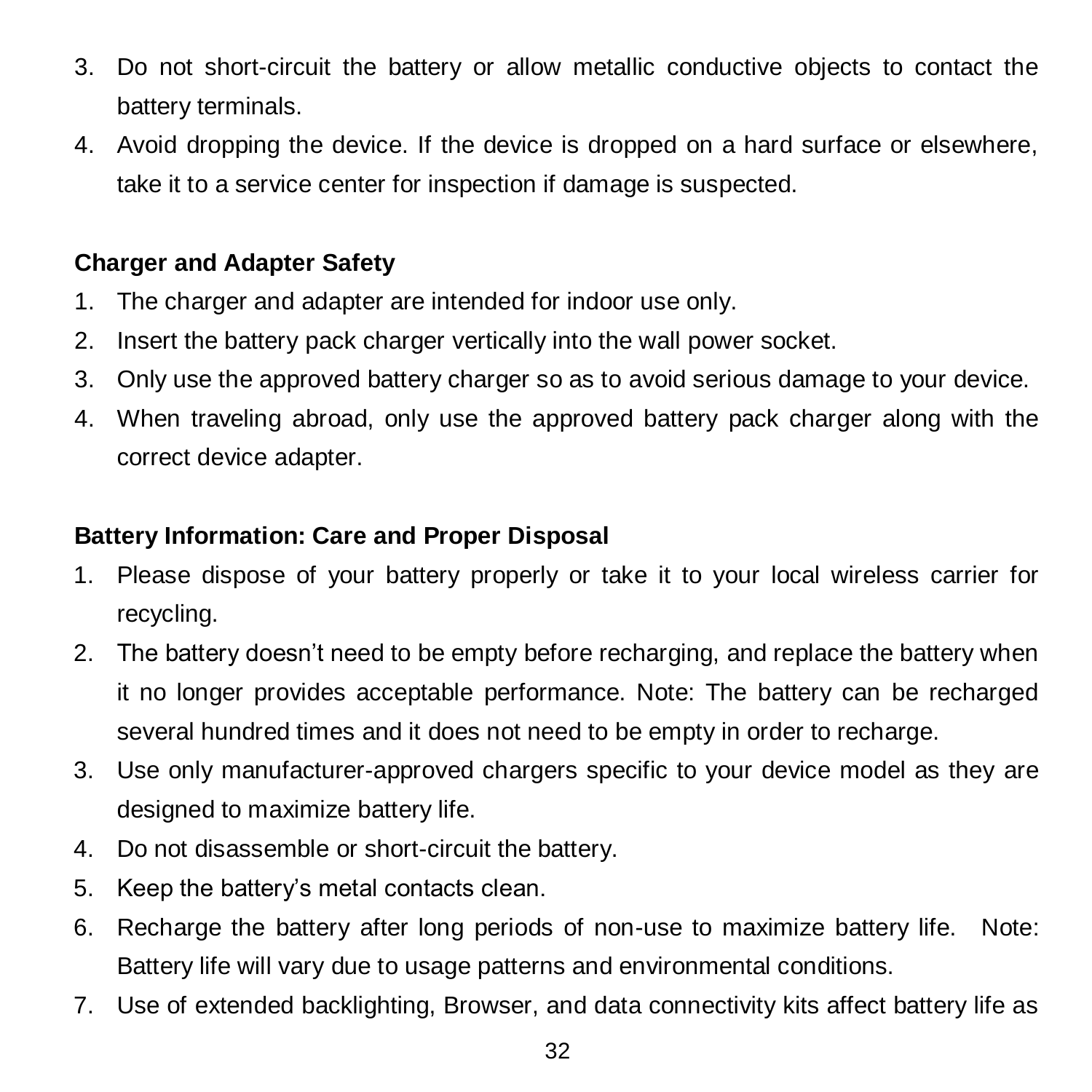well as talk/standby times.

8. The self-protection function of the battery cuts the power of the device when its operation is in an abnormal state. In this case, remove the battery from the device, reinstall it, and turn the device on.

#### **Explosion, Shock, and Fire Hazards**

- 1. Do not put your device in a place that is subject to excessive dust, and always keep the minimum required distance between the power cord and heat sources.
- 2. Unplug the power cord prior to cleaning your device, and clean the power plug pin when necessary.
- 3. When using the power plug, ensure that it's firmly connected.
- 4. Placing the device in a pocket or bag without covering the device receptacle (power plug pin), metallic articles (e.g.: coins, paperclips, pens) may short-circuit the device. Always cover the receptacle when not in use.
- 5. Metallic articles that come into contact with the device may short-circuit the + and battery terminals (metal strips) which may result in battery damage, or even an explosion.

#### **General Notice**

- 1. Using a damaged battery or placing a battery in your mouth may cause serious injury.
- 2. Do not use the device if the antenna is damaged as it may cause a slight contact burn. Please communicate with the Authorized Service Center to replace the damaged antenna.
- 3. Do not immerse your device in water. If this happens, immediately turn the device OFF and remove the battery. If the device does not work, take it to the Authorized Service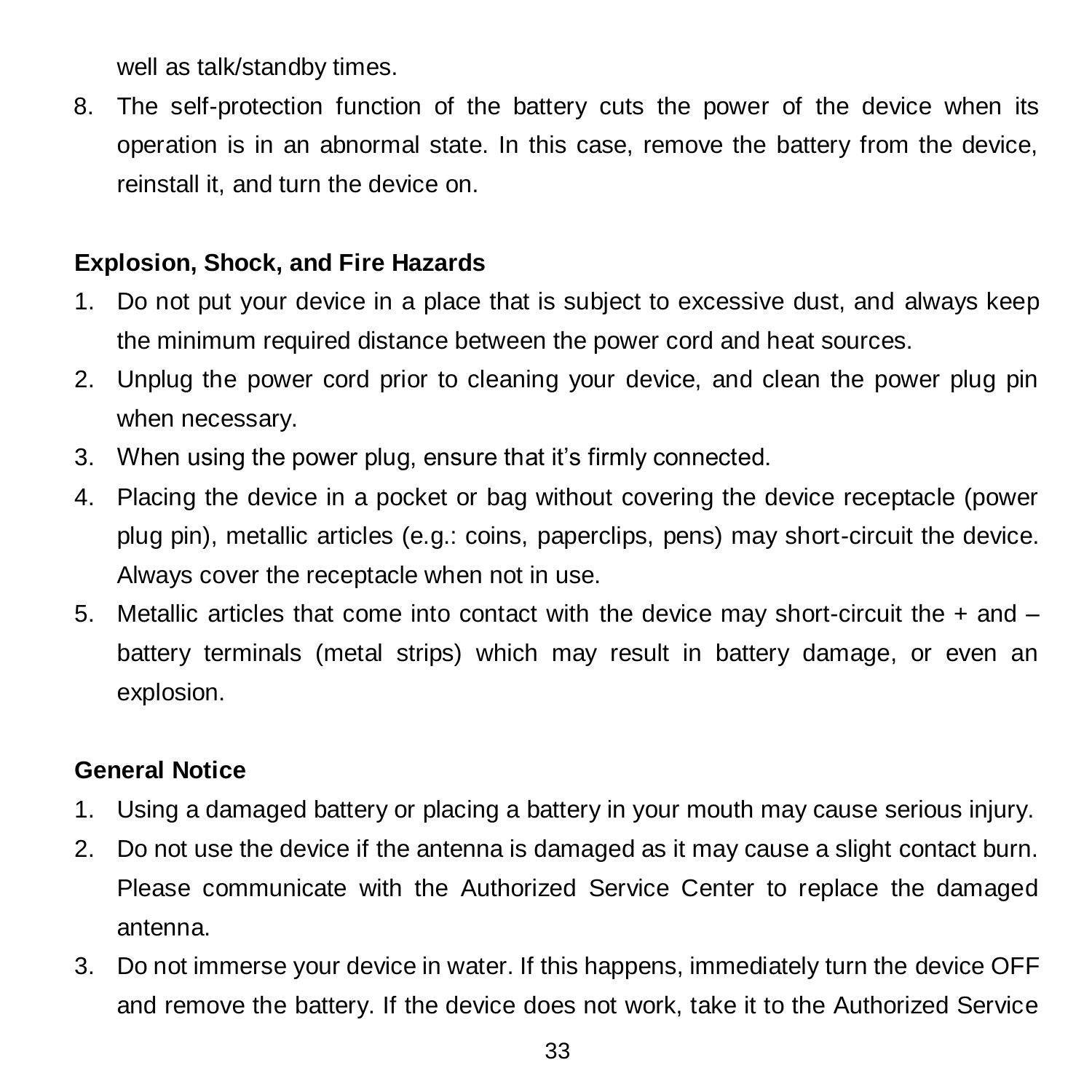Center.

4. Do not paint your device.

## <span id="page-37-0"></span>**Consumer Information on SAR**

This Model Device Meets the Government's Requirements for Exposure to Radio Waves. Your wireless device is a radio transmitter and receiver. It is designed and manufactured not to exceed the emission limits for exposure to radiofrequency (RF) energy set by the Federal Communications Commission (FCC) of the U.S. Government. These FCC exposure limits are derived from the recommendations of two expert organizations, the National Council on Radiation Protection and Measurement (NCRP) and the Institute of Electrical and Electronics Engineers (IEEE). In both cases, the recommendations were developed by scientific and engineering experts drawn from industry, government, and academia after extensive reviews of the scientific literature related to the biological effects of RF energy. The exposure limit for wireless mobile devices employs a unit of measurement known as the Specific Absorption Rate, or SAR. The SAR is a measure of the rate of absorption of RF energy by the human body expressed in units of watts per kilogram (W/kg). The FCC requires wireless devices to comply with a safety limit of 1.6 watts per kilogram (1.6 W/kg). The FCC exposure limit incorporates a substantial margin of safety to give additional protection to the public and to account for any variations in measurements. Tests for SAR are conducted using standard operating positions specified by the FCC with the device transmitting at its highest certified power level in all tested frequency bands. Although SAR is determined at the highest certified power level, the actual SAR level of the device while operating can be well below the maximum value. Because the device is designed to operate at multiple power levels to use only the power required to reach the network, generally, the closer you are to a wireless base station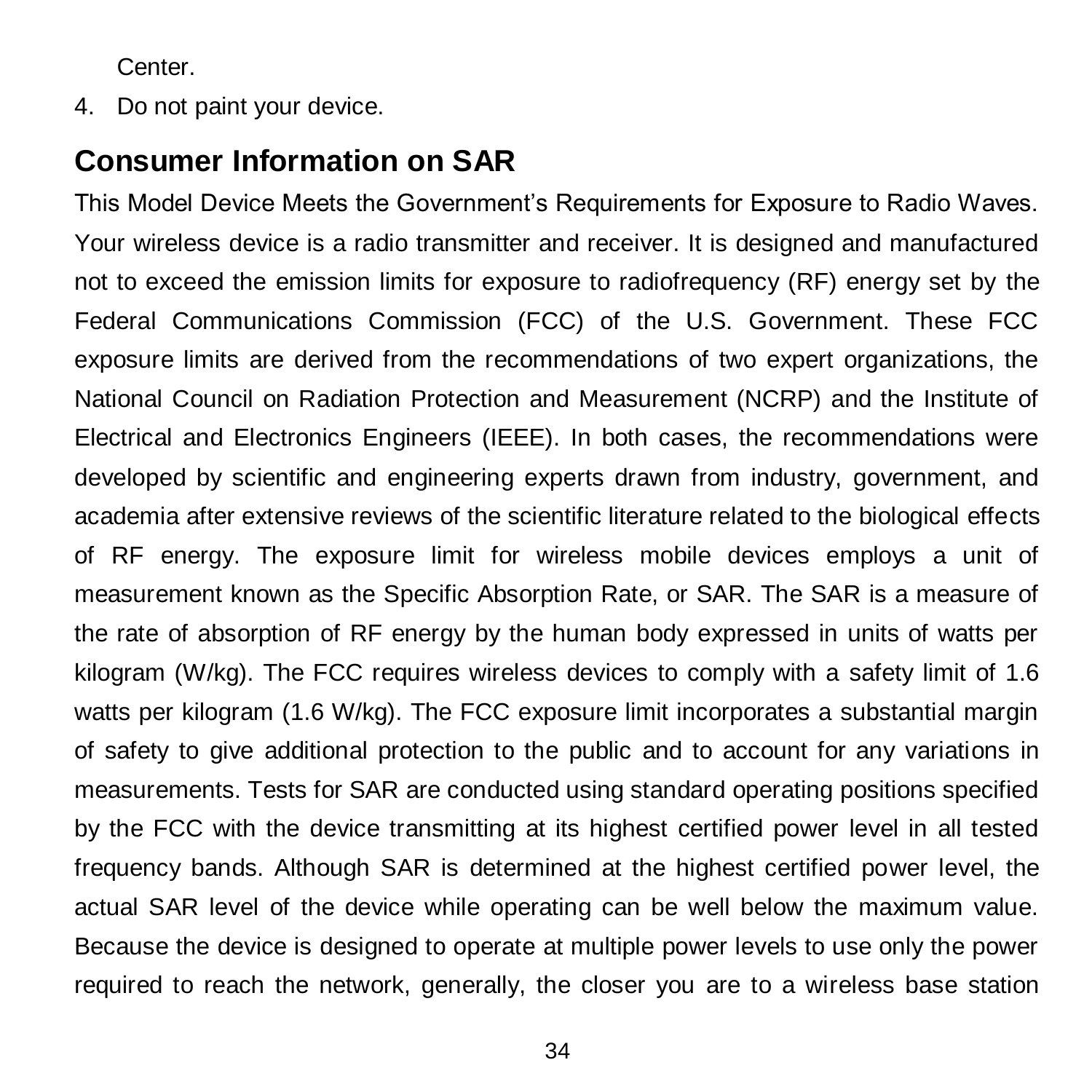antenna, the lower the power output. Before a device model is available for sale to the public, it must be tested and certified to the FCC that it does not exceed the limit established by the government adopted requirement for safe exposure. The tests are performed in positions and locations (e.g., at the ear and worn on the body) as required by the FCC for each model. This device was tested for typical body-worn operations with the back of the device kept 0.39 inches (1.0 cm) between the user's body and the back of the device. To comply with FCC RF exposure requirements, a minimum separation distance of 0.39 inches (1.0 cm) must be maintained between the user's body and the back of the device. Third-party belt clips, holsters, and similar accessories containing metallic components should not be used.

Body-worn accessories that cannot maintain 0.39 inches (1.0 cm) separation distance between the user's body and the back of the device, and have not been tested for typical body-worn operations may not comply with FCC RF exposure limits and should be avoided.

The FCC has granted an Equipment Authorization for this model device with all reported SAR levels evaluated as in compliance with the FCC RF emission guidelines.

**The highest SAR value for this model device when worn on the body, as described in this user's manual, is 1.13 W/kg. While there may be differences between SAR levels of various devices and at various positions, they all meet the government requirement for safe exposure.**

SAR information on this model device is on file with the FCC and can be found under the Display Grant section of http://www.fcc.gov/oet/ea/fccid/ after searching on FCC ID: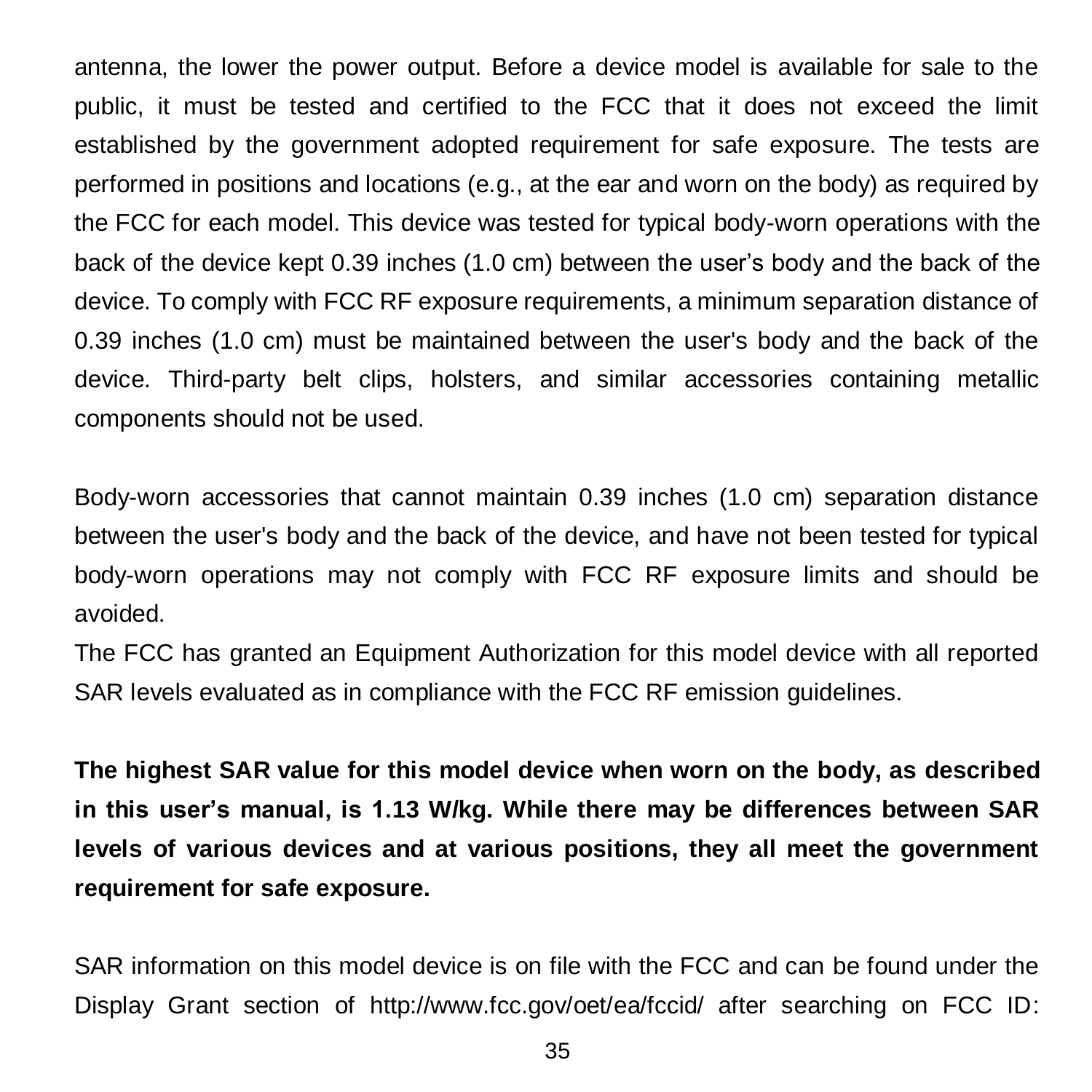R38YLCP331A.

To find information that pertains to a particular model device, this site uses the device FCC ID number which is usually printed somewhere on the case of the device. Sometimes it may be necessary to remove the battery pack to find the number. Once you have the FCC ID number for your device, follow the instructions on the website and it should provide values for typical or maximum SAR for that device.

Additional information on Specific Absorption Rates (SAR) can be found on the Cellular Telecommunications Industry Association (CTIA) website at http://www.ctia.org/

In the United States and Canada, the SAR limit for mobile devices used by the public is 1.6 watts/kg (W/kg) averaged over one gram of tissue. The standard incorporates a substantial margin of safety to give additional protection for the public and to account for any variations in measurements.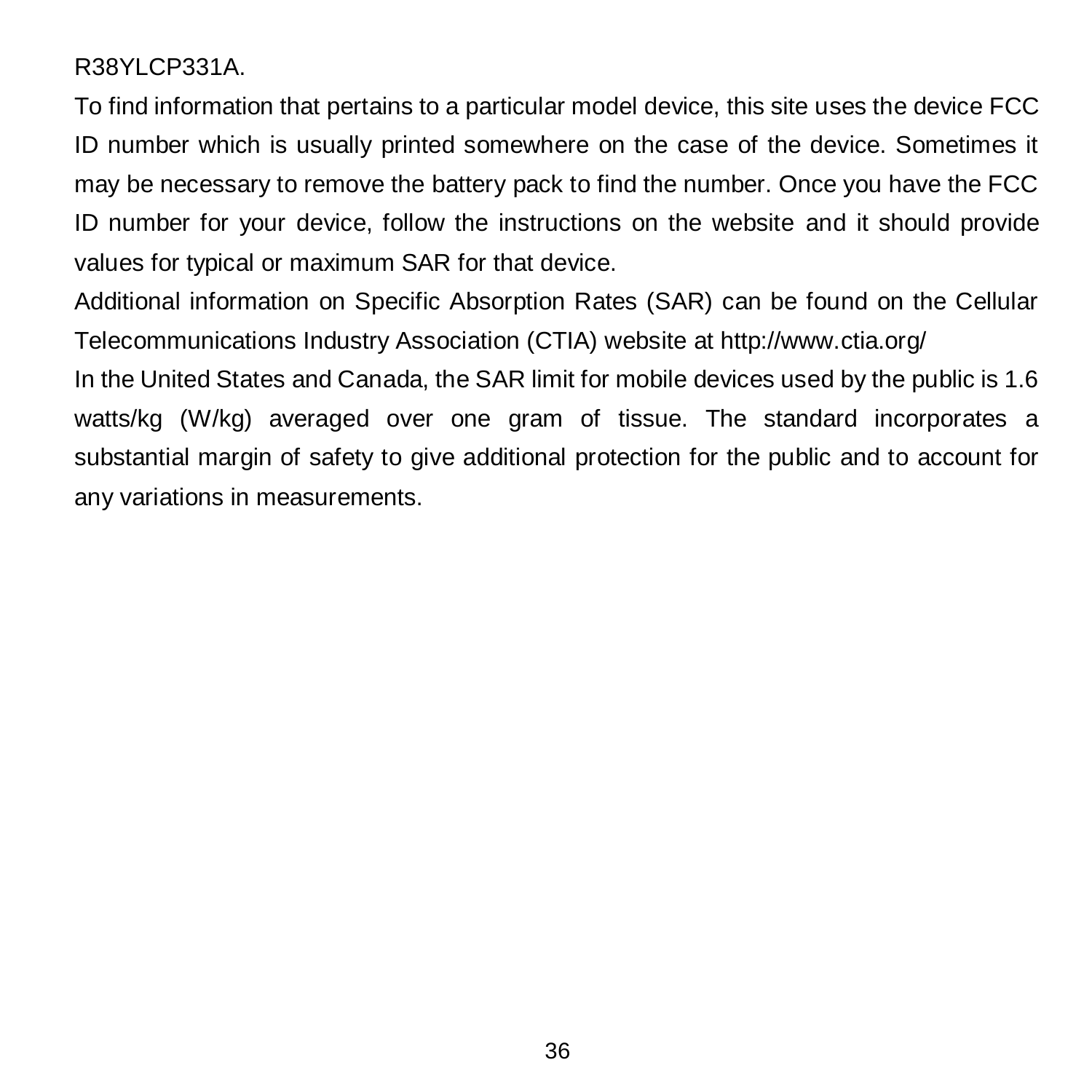## <span id="page-40-0"></span>**Standard Limited Warranty**

(This standard Limited Warranty supersedes and replaces for all purposes the Standard Limited Warranty that appears in the enclosed documentation, if any)

COOLPAD TECHNOLOGIES, INC.("COOLPAD") warrants that COOLPAD's devices and accessories enclosed herein ("Products") are free from defects in material and workmanship under normal use and service for the period commencing upon the date of purchase by the first consumer purchaser and continuing for the following specified period of time after that date:

| Device                                         | 12 months |
|------------------------------------------------|-----------|
| Battery and Charger                            | 6 months  |
| Other Accessories (If included in the box set) | 3 months  |

This Limited Warranty is conditioned upon proper use of the Products. **This Limited Warranty does not cover**: (a) defects or damage resulting from accident, misuse, abnormal use, abnormal conditions, improper storage, exposure to liquid, moisture, dampness, sand or dirt, neglect, or unusual physical, electrical or electromechanical stress; (b) scratches, dents and cosmetic damage, unless caused by COOLPAD; (c) ordinary wear and tear; (d) defects or damage resulting from the use of Product in conjunction or connection with accessories, products, or ancillary/peripheral equipment not furnished or approved by COOLPAD; (e) defects or damage resulting from improper testing, operation,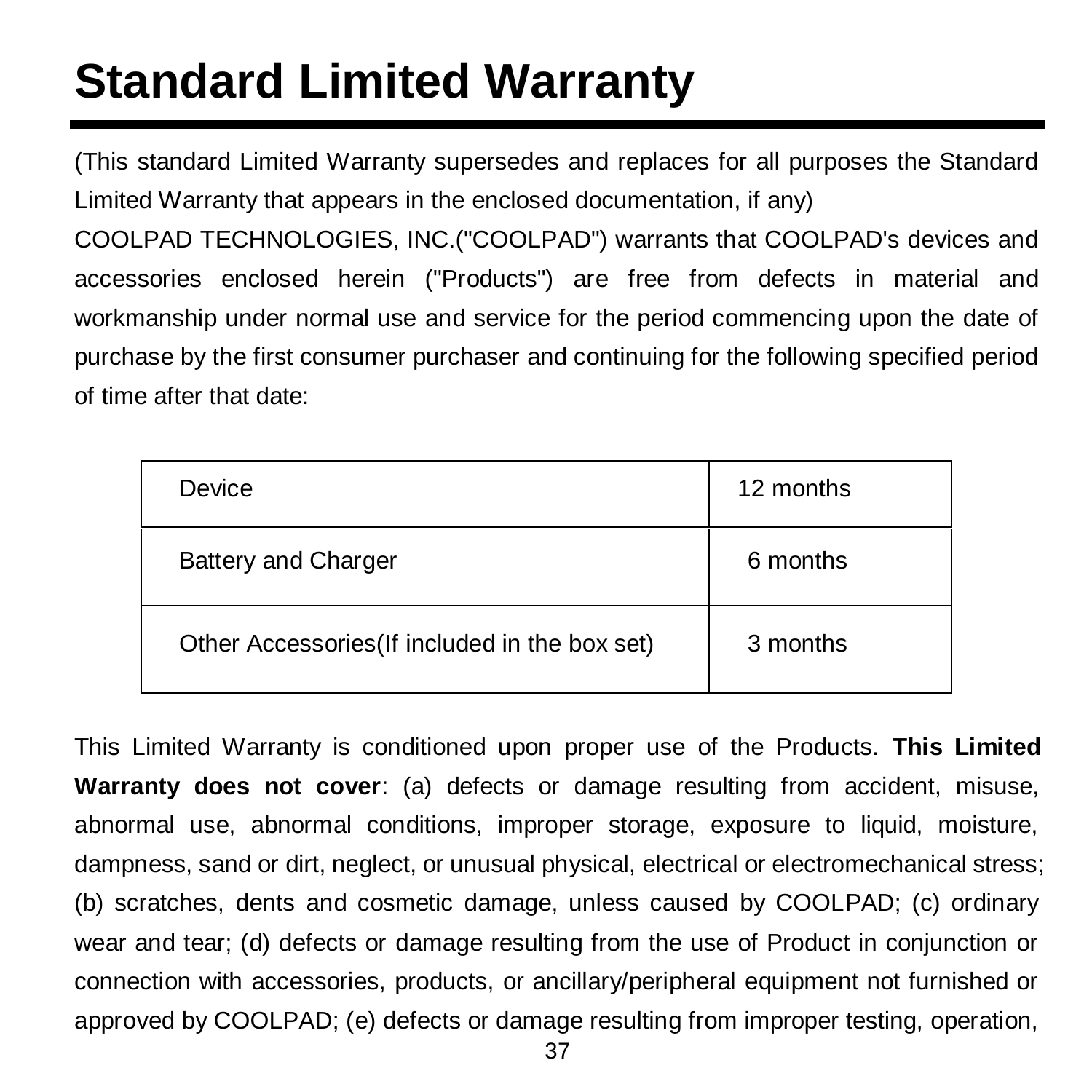maintenance, installation, service, or adjustment not furnished or approved by COOLPAD; (f) defects or damage resulting from external causes such as collision with an object, fire, flooding, dirt, windstorm, lightning, earthquake, exposure to weather conditions, theft, blown fuse, or improper use of any electrical source; or (g) Product used or purchased outside the United States. This Limited Warranty covers batteries only if battery capacity falls below 80% of rated capacity or the battery leaks, and this Limited Warranty does not cover any battery if: (i) the battery has been charged by a battery charger not specified or approved by COOLPAD for charging the battery;(ii) any of the seals on the battery are broken or show evidence of tampering; or (iii) the battery has been used in equipment other than the COOLPAD device for which it is specified.

During the applicable warranty period, provided the Product subject to the warranty claim is returned in accordance with the terms of this Limited Warranty, COOLPAD will repair or replace such Product, at COOLPAD'S sole option, without charge. COOLPAD may, at COOLPAD's sole option, use rebuilt, reconditioned, or new parts or components when repairing any Product, or may replace the Product with a rebuilt, reconditioned or new Product. All other repaired/replaced Products will be warranted for a period equal to the remainder of the original Limited Warranty on the original Product or for ninety (90) days, whichever is longer. All replaced Products, parts, components, and equipment shall become the property of COOLPAD. Except to any extent expressly allowed by applicable law, transfer or assignment of this Limited Warranty is prohibited.

To obtain service under this Limited Warranty, you must return the Product to an authorized device service facility in an adequate container for shipping, accompanied by the sales receipt or comparable proof of sale showing the original date of purchase, the serial number of the Product and the seller's name and address. To obtain assistance on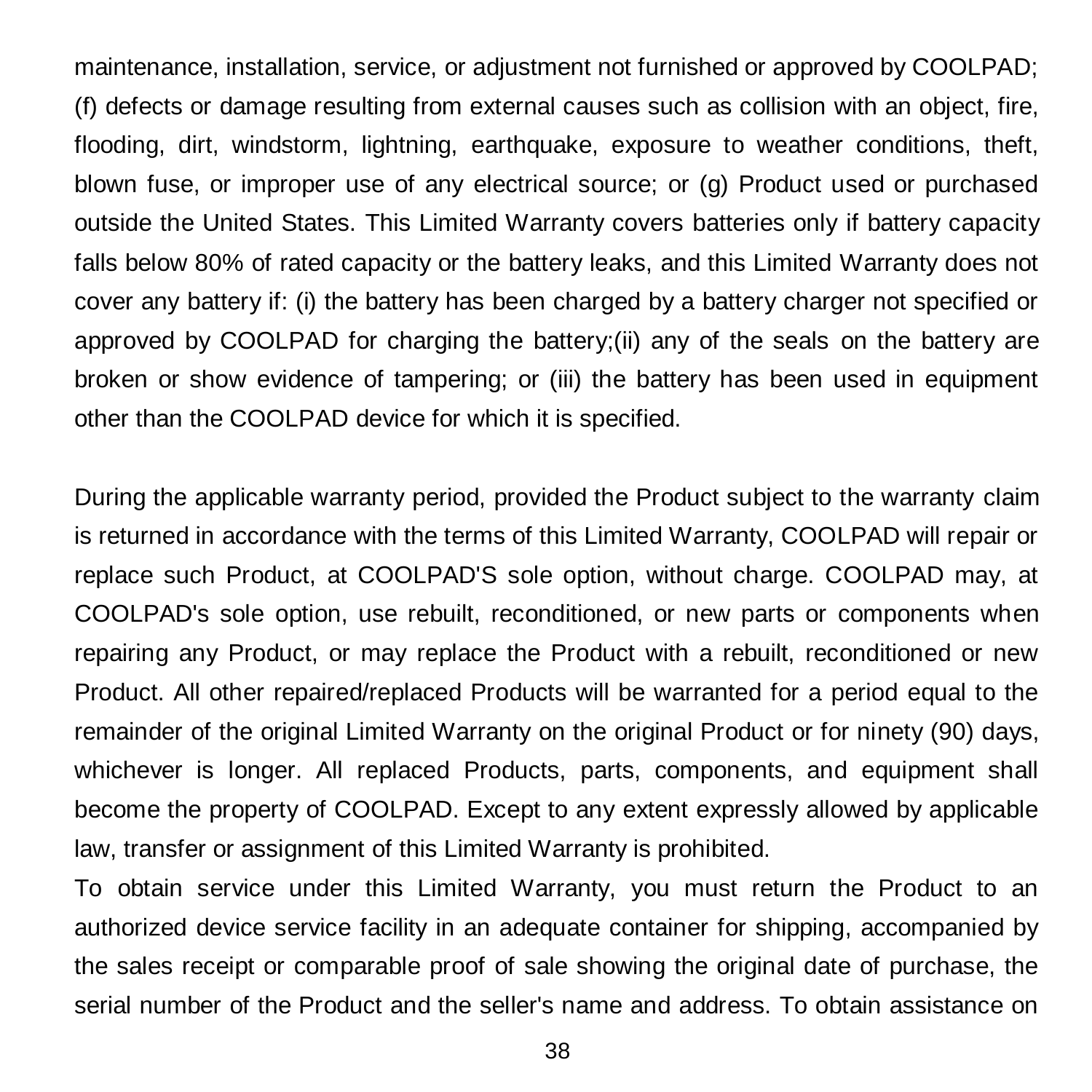where to deliver the Product, please call COOLPAD Customer Care at 1-877-606-5753. If COOLPAD determines that any Product is not covered by this Limited Warranty, you must pay all parts, shipping, and labor charges for the repair or return of such Product.

You should keep a separate backup copy of any contents of the Product before delivering the Product to COOLPAD for warranty service, as some or all of the contents may be deleted or reformatted during the course of warranty service.

THIS LIMITED WARRANTY SETS OUT THE FULL EXTENT OF COOLPAD'S RESPONSIBILITIES, AND THE EXCLUSIVE REMEDY REGARDING THE PRODUCTS. ALL DISPUTES WITH COOLPAD ARISING IN ANY WAY FROM THIS LIMITED WARRANTY OR THE SALE, CONDITION OR PERFORMANCE OF THE PRODUCTS SHALL BE RESOLVED EXCLUSIVELY BY ANY COURT WITH COMPETENT JURISDICTION. Any such dispute shall not be combined or consolidated with a dispute involving any other person's or entity's Product or claim, and specifically, without limitation of the foregoing, shall not under any circumstances proceed as part of a class action. The laws of the State of California, without reference to its choice of laws principles, shall govern the interpretation of the Limited Warranty and all disputes arising out of the products or services.

This settlement of disputes also applies to claims against COOLPAD'S employees, contractors, agents, and/or other representatives, as well as any of all of its affiliated entities, regardless of place of incorporation, if any such claim arises from the Product's sale, condition or performance. Notwithstanding the foregoing, neither this warranty nor provision of any Product shall, in and of itself, provide for in persona jurisdiction over any of COOLPAD's employees, contractors, agents, and/or other representatives, or over its affiliated entities.

39